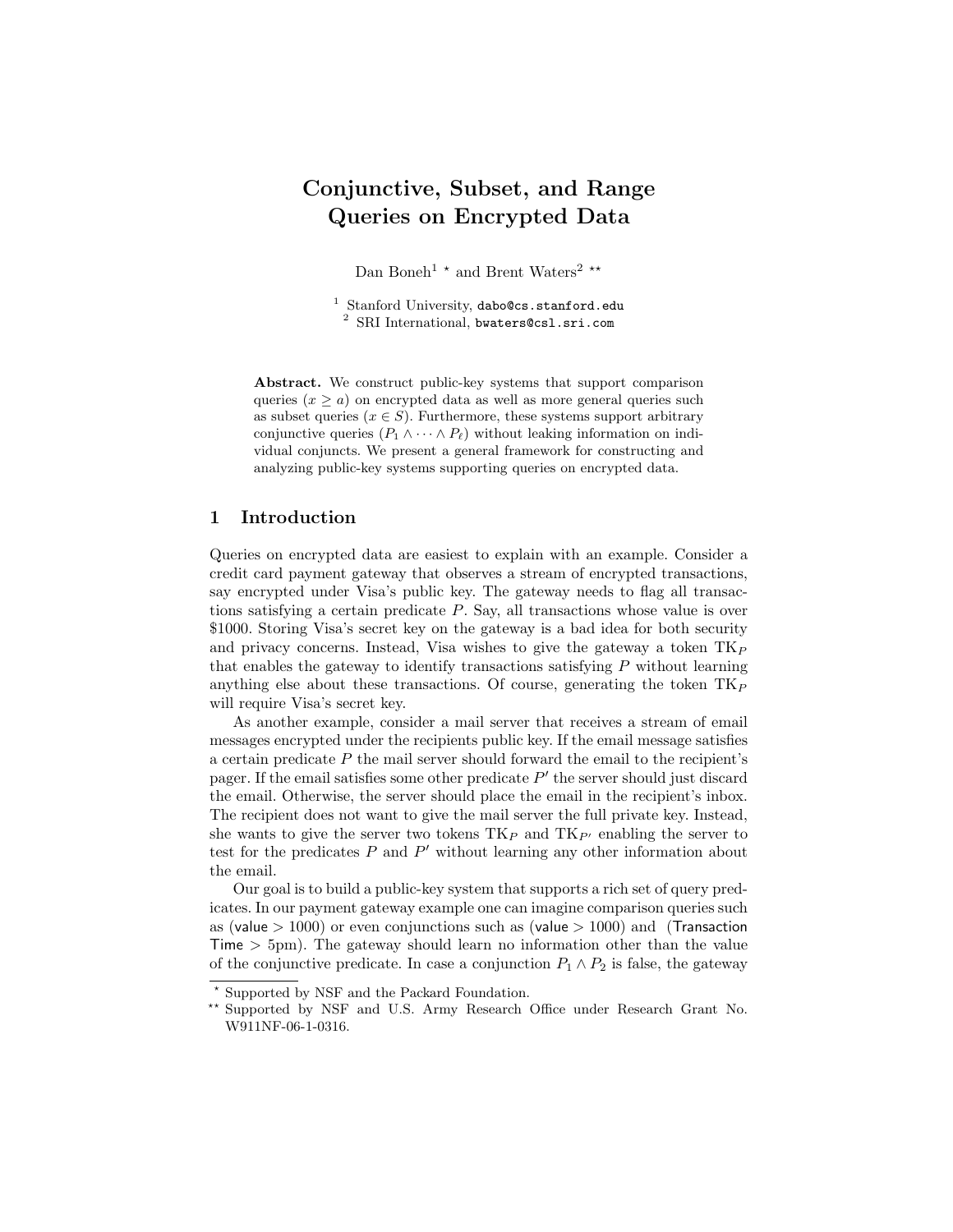should not learn which of the two conjuncts  $P_1$  or  $P_2$  is false. In our second example involving a mail server one can imagine testing for subset queries such as (sender  $\in S$ ) where S is a set of email addresses. Conjunctive queries such as (sender  $\in S$ ) and (subject = urgent) also make sense. Perhaps in the distant future, when highly complex queries on encrypted data are possible, one can imagine running an anti-virus/anti-spam predicate on encrypted emails. The mail server learns nothing about incoming encrypted email other than its spam status.

Unfortunately, until now, only simple equality queries on encrypted data were possible. Song et al. [19] developed a mechanism for equality tests on data encrypted with a symmetric key system. Boneh et al. [8] constructed equality tests in the public-key settings.

Our results. We present a general framework for analyzing and constructing searchable public-key systems for various families of predicates. We then construct public-key systems that support comparison queries (such as greater-than) and general subset queries. We also support arbitrary conjunctions. We evaluate our results based on ciphertext size and token size. Let  $T = \{1, 2, ..., n\}$ and suppose we encrypt a tuple  $x = (x_1, \ldots, x_w) \in T^w$ . Say  $x_1$  is a transaction value,  $x_2$  is a card expiration date, and so on. The following table summarizes our results at a high level.

|                                                                            |                       |                  | Ciphertext Token |               |
|----------------------------------------------------------------------------|-----------------------|------------------|------------------|---------------|
| Query Type                                                                 |                       | Source           | Size             | Size          |
| Equality query: $(x_i = a)$                                                | for any $a \in T$     | [[19, 17, 8, 1]] | O(1)             | O(1)          |
| Comparison query: $(x_i \ge a)$                                            | for any $a \in T$     | $[10, 12]^{3}$   | $O(\sqrt{n})$    | $O(\sqrt{n})$ |
| Subset query: $(x_i \in A)$                                                | for any $A \subset T$ | This paper       | O(n)             | O(n)          |
| Equality conjunction: $(x_1 = a_1) \wedge \ldots \wedge (x_w = a_w)$       |                       | This paper       | O(w)             | O(w)          |
| Comparison conjunction: $(x_1 \ge a_1) \wedge \ldots \wedge (x_w \ge a_w)$ |                       | This paper       | O(nw)            | O(w)          |
| Subset conjunction: $(x_1 \in A_1) \wedge  \wedge (x_w \in A_w)$           |                       | This paper       | O(nw)            | O(nw)         |

Here  $(a_1, \ldots, a_w)$  is an arbitrary vector that defines a conjunctive equality or a comparison predicate. Similarly,  $A_1, \ldots, A_w$  are arbitrary subsets of  $\{1, \ldots, n\}$ that define a conjunctive subset query predicate. We emphasize that when a conjunction predicate is false, the system does not leak which of the  $w$  conjuncts caused it.

Prior to these results the best systems for comparison and subset queries were the trivial brute-force systems that we discuss in Section 3. For comparison queries these systems generate a ciphertext of size  $O(n^w)$  and for subset queries they generate a ciphertext of size  $O(2^{nw})$ . Note that even without conjunction,

<sup>3</sup> Both papers [10, 12] focus on traitor tracing, but as we show in the full version of our paper [11], their approach directly gives a comparison searching system without conjunctions.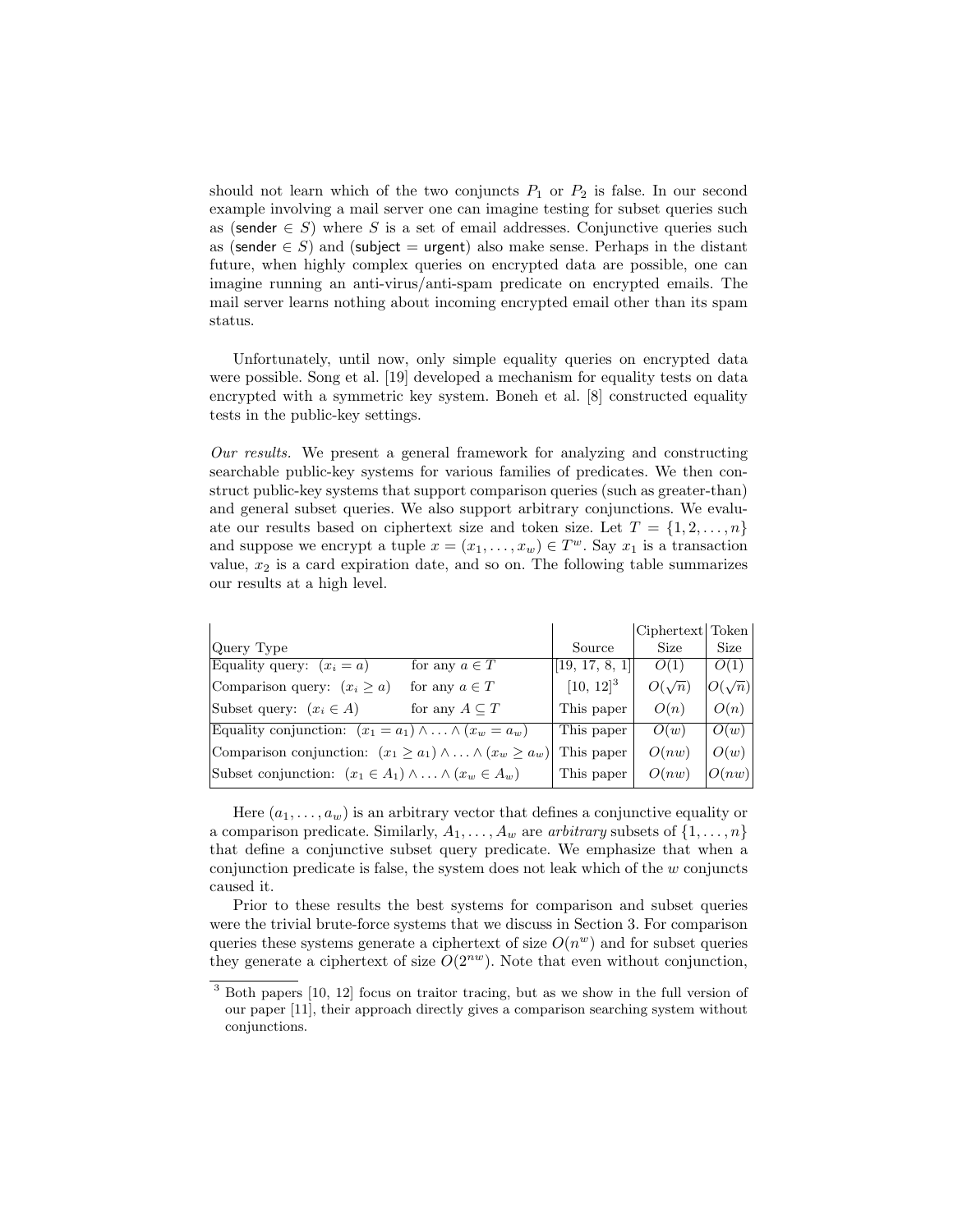namely for  $w = 1$ , our subset query construction generates ciphertexts that are exponentially shorter than the best known previous solution  $(O(n)$  vs.  $O(2<sup>n</sup>)$ .

The main tool used in these constructions is a new primitive we call *Hidden* Vector Encryption or HVE for short. This primitive can be viewed as an extreme generalization of Anonymous Identity Based Encryption (AnonIBE) [8, 1, 13]. We show how HVE implies all the results in the table.

A natural question is to look for public key systems that support larger classes of predicates, such as regular expressions. Ultimately, one would like a publickey system that supports searches for any predicate computable by a poly-size circuit. Presently, this appears to be a difficult open problem.

Related work. Equality tests on encrypted data were considered in [19, 8]. Equality searches on an encrypted audit log were proposed in [20]. Equality tests in the symmetric key settings are closely related to oblivious RAM techniques [17, 14]. Equality tests in the public key settings are closely related to Anonymous Identity Based Encryption (AnonIBE) [8, 1, 13]. Conjunctive equality queries were first studied in [15]. Equality searches on streaming data that hide the requested predicate were discussed in [18] and [4]. Efficient equality searches in databases were recently presented in [2]. Bethencourt et al. [3] recently gave a construction for efficient range queries in a weaker security model. That is, when the encrypted index falls in the specified range, the search token reveals the index.

## 2 Definitions

We begin by defining a general framework for queries on encrypted data. Let  $\Sigma$  be a finite set of binary strings. A predicate P over  $\Sigma$  is a function  $P : \Sigma \to \{0, 1\}.$ We say that  $I \in \Sigma$  satisfies the predicate if  $P(I) = 1$ .

## 2.1 Searchable encryption

Let  $\Phi$  be a set of predicates over  $\Sigma$ . A  $\Phi$ -searchable public key system comprises of the following algorithms:

- **Setup**( $\lambda$ ) A probabilistic algorithm that takes as input a security parameter and outputs a public key PK and secret key SK.
- **Encrypt**(PK, I, M) Encrypts the plaintext pair  $(I, M)$  using the public key PK. We view  $I \in \Sigma$  as the searchable field, called an **index**, and  $M \in \mathcal{M}$  as the data.
- **GenToken**(SK, $\langle P \rangle$ ) Takes as input a secret key SK and the description of a predicate  $P \in \Phi$ . It outputs a token TK<sub>P</sub>.
- **Query**(TK, C) Takes a token TK for some predicate  $P \in \Phi$  as input and a ciphertext C. It outputs a message  $M \in \mathcal{M}$  or  $\perp$ . Roughly speaking, if C is an encryption of  $(I, M)$  then the algorithm outputs M when  $P(I) = 1$ and outputs  $\perp$  otherwise. The precise requirement is captured in the query correctness property below.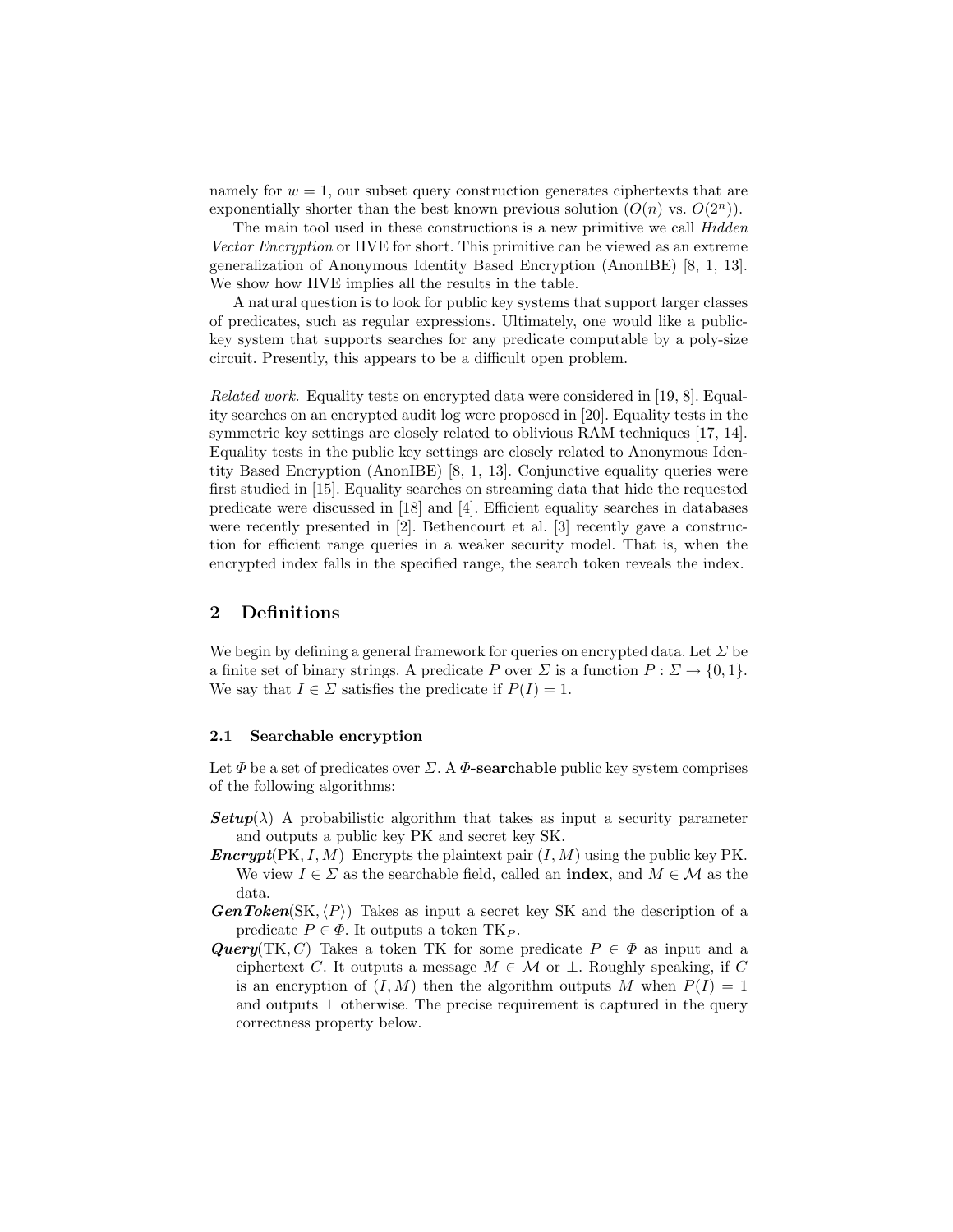Correctness. The system must satisfy the following correctness property:

– Query correctness: For all  $(I, M) \in \Sigma \times \mathcal{M}$  and all predicates  $P \in \Phi$ :

Let  $(PK, SK) \stackrel{R}{\leftarrow} Setup(\lambda), C \stackrel{R}{\leftarrow} Encryption(PK, I, M),$ and TK  $\stackrel{R}{\leftarrow} GenToken(SK, \langle P \rangle).$ If  $P(I) = 1$  then  $Query(TK, C) = M$ . If  $P(I) = 0$  then  $Pr[Query(TK, C) = \bot] > 1 - \epsilon(\lambda)$  where  $\epsilon(\lambda)$  is a

negligible function.

Suppose that given a ciphertext  $C \leftarrow \text{Encrypt}(\text{PK}, I, M)$  we are only interested in testing whether a predicate  $P(I)$  is satisfied. In this case the message space M can be set to a singleton, say  $\mathcal{M} = \{ \text{true} \}$ . Algorithm  $Query(TK, C)$  will return true when  $P(I) = 1$  and  $\perp$  otherwise. A larger message space M is useful if TK is intended to unlock some  $M \in \mathcal{M}$  whenever the predicate  $P(I) = 1$ . For example, when the transaction value is over \$1000 we may want the payment gateway to obtain more information about the transaction. Otherwise, the gateway should learn nothing.

Notice that a  $\Phi$ -searchable system does not provide a *Decrypt* algorithm that uses SK to decrypt a ciphertext C and outputs  $(I, M)$ . One can always add this capability by also encrypting  $(I, M)$  under a standard public key system. There is no need for the searchable system to explicitly provide this capability.

An example – comparison queries. Before defining security, we first give a motivating example using comparison queries. Let  $\Sigma = \{1, \ldots, n\}$  for some integer n. For  $\sigma \in \{1, \ldots, n\}$  let  $P_{\sigma}$  be the following comparison predicate:

$$
P_{\sigma}(x) = \begin{cases} 1 & \text{if } x \ge \sigma, \\ 0 & \text{otherwise} \end{cases}
$$

Let  $\Phi_n = \{P_1, \ldots, P_n\}$  be the set of all n comparison predicates. Suppose the adversary has the tokens for predicates  $P_{\sigma_1}, P_{\sigma_2}, \ldots, P_{\sigma_w}$  where  $\sigma_1 < \sigma_2 <$  $\cdots < \sigma_w$ . Lets  $x, y, z$  be some integers as in Figure 1. Clearly the adversary can distinguish  $\text{Encrypt}(\text{PK}, x, m)$  from  $\text{Encrypt}(\text{PK}, y, m)$  using the token for the predicate  $P_{\sigma_2}$ . However, the adversary should not be able to distinguish  $\text{Encrypt}(\text{PK}, y, m)$  from  $\text{Encrypt}(\text{PK}, z, m)$ . Indeed, separating an encryption of y from an encryption of z is information that should not be exposed by the tokens at the adversary's disposal. Our definition of security captures this property using the general framework.

#### 2.2 Security

We define security of a  $\Phi$ -searchable system  $\mathcal E$  using a **query security game** that captures the intuition that tokens TK reveal no unintended information about the plaintext. The game gives the adversary a number of tokens and requires that the adversary cannot use these tokens to deduce unintended information. The game proceeds as follows: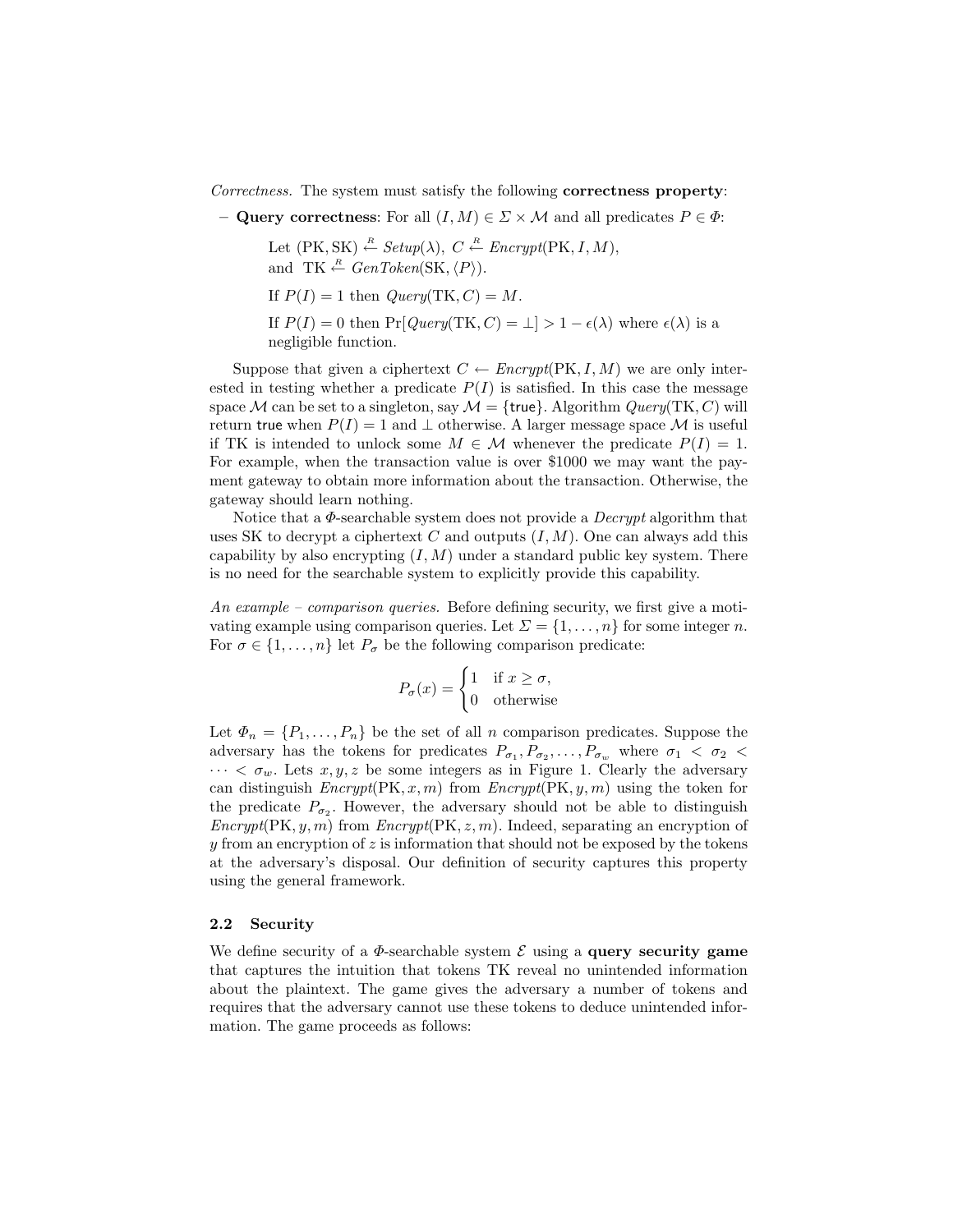

Fig. 1. Tokens for  $\sigma_1, \sigma_2, \sigma_3, \sigma_4$  given to the adversary

- **Setup.** The challenger runs  $Setup(\lambda)$  and gives the adversary PK.
- Query phase 1. The adversary adaptively outputs descriptions of predicates  $P_1, P_2, \ldots, P_{q_1} \in \Phi$ . The challenger responds with the corresponding tokens  $TK_i \leftarrow GenToken(SK, \langle P_i \rangle)$ . We refer to such queries as **predicate** queries.
- **Challenge.** The adversary outputs two pairs  $(I_0, M_0)$  and  $(I_1, M_1)$  subject to two restrictions:
	- First,  $P_j(I_0) = P_j(I_1)$  for all  $j = 1, 2, ..., q_1$ .
	- Second, if  $M_0 \neq M_1$  then  $P_j (I_0) = P_j (I_1) = 0$  for all  $j = 1, 2, ..., q_1$ .

The challenger flips a coin  $\beta \in \{0,1\}$  and gives  $C_* \stackrel{R}{\leftarrow} \text{Encrypt}(\text{PK}, I_\beta, M_\beta)$ to the adversary.

The two restrictions ensure that the tokens given to the adversary do not trivially break the challenge. The first restriction ensures that tokens given to the adversary do not directly distinguish  $I_0$  from  $I_1$ . The second restriction ensures that the tokens do not directly distinguish  $M_0$  from  $M_1$ .

– Query phase 2. The adversary continues to adaptively request tokens for predicates  $P_{q_1+1}, \ldots, P_q \in \Phi$ , subject to the two restrictions above. The challenger responds with the corresponding tokens  $TK_j \leftarrow GenToken(SK, \langle P_j \rangle)$ . – Guess The adversary returns a guess  $\beta' \in \{0,1\}$  of  $\beta$ .

We define the advantage of adversary A in attacking  $\mathcal E$  as the quantity QU Adv<sub>A</sub> =  $|Pr[\beta' = \beta] - 1/2|.$ 

**Definition 1.** We say that a  $\Phi$ -searchable system  $\mathcal E$  is secure if for all polynomial time adversaries A attacking  $\mathcal E$  the function QU Adv<sub>A</sub> is a negligible function of  $\lambda$ .

Another example – equality queries. Let  $\Sigma$  be some finite set. For  $\sigma \in \Sigma$  let  $P_{\sigma}(x)$  be an equality predicate, namely

$$
P_{\sigma}(x) = \begin{cases} 1 & \text{if } x = \sigma, \\ 0 & \text{otherwise} \end{cases}
$$

Let  $\Phi_{\text{eq}} = \{P_{\sigma} \text{ for all } \sigma \in \Sigma\}$ . Then a  $\Phi_{\text{eq}}$ -searchable encryption supports equality queries on ciphertexts. It is easy to see that a secure  $\Phi_{\text{eq}}$ -searchable encryption is also an anonymous IBE system  $[8, 1, 13]$  — an Identity Based Encryption system where a ciphertext reveals no useful information about the identity that was used to create it. This should not be too surprising since it was previously shown [8, 1] that anonymous IBE is sufficient for equality searches. A  $\Phi_{\text{eq}}$ -searchable encryption system (Setup, Encrypt, GenToken, Query) gives an anonymous IBE as follows: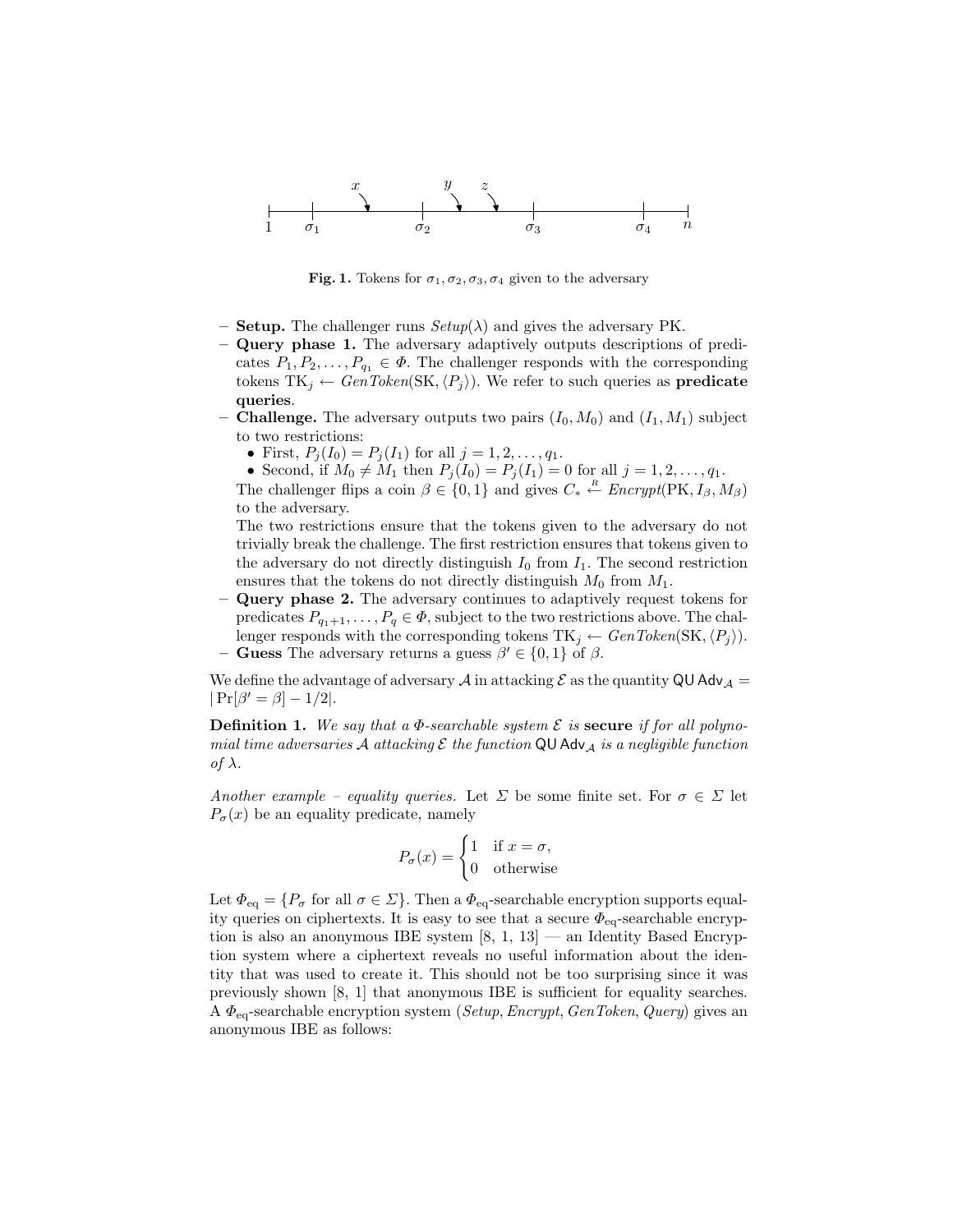- $-$  Setup<sub>IBE</sub>( $\lambda$ ) runs Setup( $\lambda$ ) and outputs IBE parameters PK and master key SK.
- $\text{Encrypt}_{\text{IBE}}(\text{PK}, \mathcal{I}, M)$  where  $\mathcal{I} \in \Sigma$  outputs  $\text{Encrypt}(\text{PK}, \mathcal{I}, M)$ .
- $Extract_{B E}(SK, \mathcal{I})$  where  $\mathcal{I} \in \Sigma$  outputs  $TK_{\mathcal{I}} \leftarrow GenToken(S K, \langle P_{\mathcal{I}} \rangle)$ .
- Decrypt<sub>IBE</sub>(TK<sub>I</sub>, C) outputs Query(TK<sub>I</sub>, C).

The correctness property ensures that if C is the result of  $\text{Encrypt}(\text{PK}, \mathcal{I}, M)$ then  $Query(TK_{\mathcal{I}}, C)$  will output M since  $P_{\mathcal{I}}(\mathcal{I}) = 1$ . It is not difficult to see that the  $\Phi_{\text{eq}}$ -security game ensures semantic security for both the message and the identity. Hence, the resulting system is an anonymous IBE.

By considering larger classes of predicates  $\Phi$  we obtain more general searching capabilities. The challenge is then to build secure encryption schemes that are  $\Phi$ -searchable for the most general  $\Phi$  possible.

Chosen ciphertext security. Definition 1 easily extends to address chosen ciphertext attacks (CCA), but we do not pursue that here.

#### 2.3 Selective security

We will also need a slightly weaker security definition in which the adversary commits to the search strings  $I_0, I_1$  at the beginning of the game. Everything else remains the same. The game proceeds as follows:

- **Setup.** The adversary outputs two strings  $I_0, I_1 \in \Sigma$ . The challenger runs  $Setup(\lambda)$  and gives the adversary PK.
- Query phase 1. The adversary adaptively outputs descriptions of predicates  $P_1, P_2, \ldots, P_{q_1} \in \Phi$ . The only restriction is that

$$
P_j(I_0) = P_j(I_1) \text{ for all } j = 1, 2, \dots, q_1 \tag{1}
$$

The challenger responds with the corresponding tokens  $TK_j \leftarrow GenToken($ SK,  $\langle P_i \rangle$ ).

– **Challenge.** The adversary outputs two messages  $M_0, M_1 \in \mathcal{M}$  subject to the restriction that:

if 
$$
M_0 \neq M_1
$$
 then  $P_j(I_0) = P_j(I_1) = 0$  for all  $j = 1, 2, ..., q_1$  (2)

The challenger flips a coin  $\beta \in \{0,1\}$  and gives  $C_* \stackrel{R}{\leftarrow} \text{Encrypt}(\text{PK}, I_\beta, M_\beta)$ to the adversary.

- Query phase 2. The adversary continues to adaptively request query tokens for predicates  $P_{q_1+1}, \ldots, P_q \in \Phi$ , subject to the two restrictions (1) and (2). The challenger responds with the corresponding tokens  $TK_j \leftarrow$  $GenToken(SK, \langle P_i \rangle).$
- Guess The adversary returns a guess  $\beta' \in \{0, 1\}$  of  $\beta$ .

The advantage of adversary A in attacking  $\mathcal E$  is the quantity sQU Adv<sub>A</sub> =  $|Pr[\beta' = \beta] - 1/2|.$ 

**Definition 2.** We say that a  $\Phi$ -searchable system  $\mathcal E$  is **selectively** secure if for all polynomial time adversaries A attacking  $\mathcal E$  the function sQU Adv<sub>A</sub> is a negligible functions of  $\lambda$ .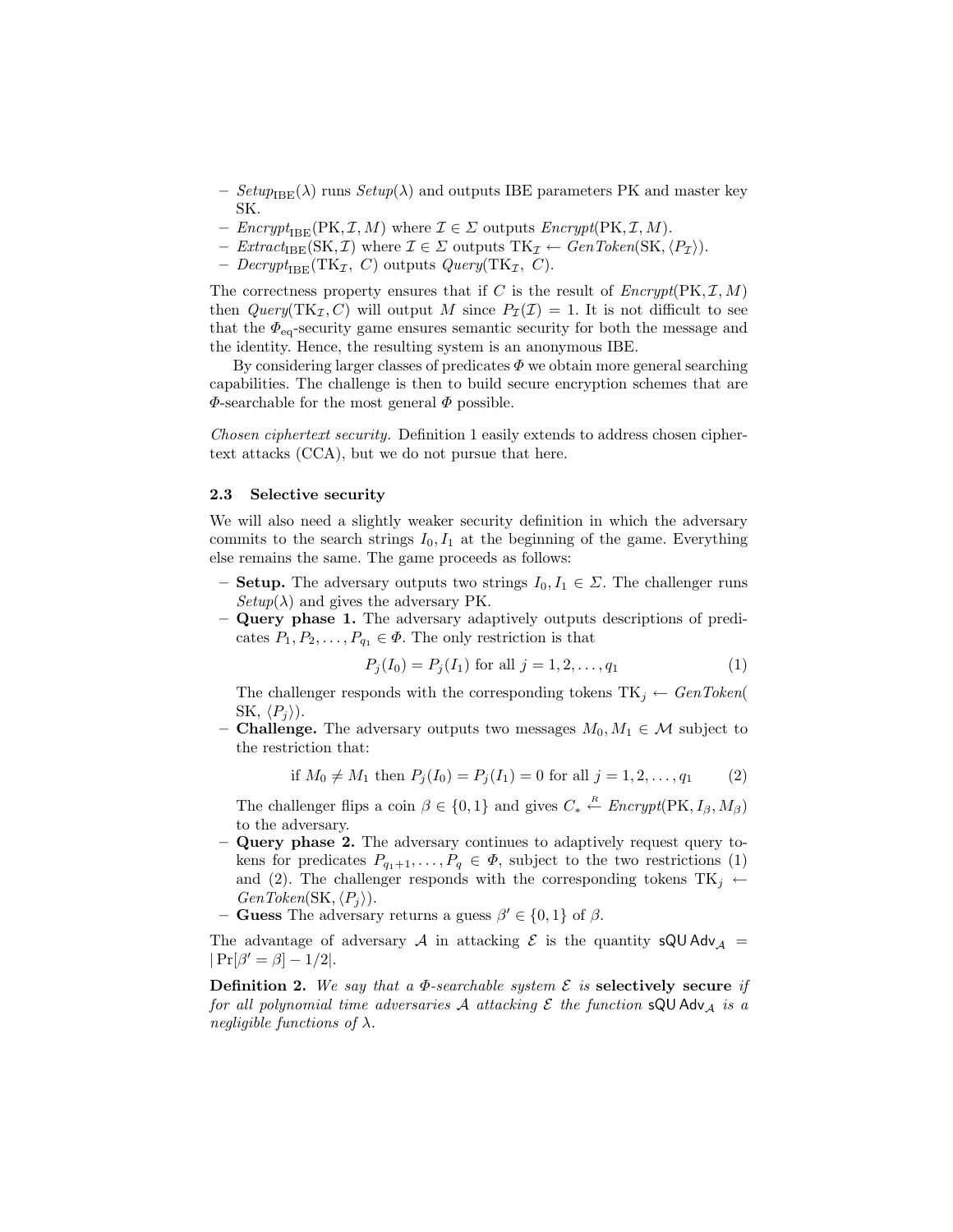# 3 The Trivial Construction

Let  $\Sigma$  be a finite set of binary strings. We build a  $\Phi$ -searchable public key system  $\mathcal{E}_{TR}$ , for any set of (polynomial time computable) predicates  $\Phi$ . We refer to this system as the brute force  $\Phi$ -searchable system.

The brute force system. Let  $\mathcal{E} = (Setup', Encryption', Decrypt')$  be a public-key system. Let  $\Phi = \{P_1, P_2, \ldots, P_t\}$  The  $\Phi$ -searchable system  $\mathcal{E}_{TR}$  is defined as follows:

**Setup**( $\lambda$ ) Run Setup'( $\lambda$ ) t times to obtain

$$
PK \leftarrow (PK_1, \ldots, PK_t) \quad and \quad SK \leftarrow (SK_1, \ldots, SK_t)
$$

Output PK and SK. **Encrypt**(PK, I, M) For  $j = 1, ..., t$  define:

$$
C_j \stackrel{R}{\leftarrow} \begin{cases} \text{Encrypt}'(\text{PK}_j, M) & \text{if } P_j(I) = 1, \\ \text{Encrypt}'(\text{PK}_j, \perp) & \text{otherwise.} \end{cases}
$$

Output  $C \leftarrow (C_1, \ldots, C_t)$ . Note that the length of C is linear in n. **GenToken**(SK,  $\langle P \rangle$ ) Here  $\langle P \rangle$  (the description of a predicate P) is the index j

of P in  $\Phi$ . Output TK  $\leftarrow (j, SK_j)$ .

**Query**(TK, C) Let  $C = (C_1, \ldots, C_t)$  and TK =  $(j, SK_j)$ . Output  $\text{Decrypt}'(\text{SK}_j, C_j)$ .

The following lemma proves security of this construction. The proof is a straightforward hybrid argument and is given in Appendix A.

**Lemma 1.** The system  $\mathcal{E}_{TR}$  above is a secure  $\Phi$ -searchable encryption system assuming  $\mathcal E$  is a semantically secure public key system against chosen plaintext attacks.

#### 3.1 A third example — conjunctive comparison predicates

Suppose  $\Sigma = \{1, \ldots, n\}^w$  for some n, w. Let  $\Phi_{n,w}$  be the set of  $n^w$  predicates

$$
P_{a_1...a_w}(x_1,...,x_w) = \begin{cases} 1 & \text{if } x_j \ge a_j \text{ for all } j = 1,...,w, \\ 0 & \text{otherwise} \end{cases}
$$

for all  $\bar{a} = (a_1 \dots a_w) \in \{1, \dots, n\}^w$ . Then  $|\Phi_{n,w}| = n^w$ .

The trivial system in this case produces ciphertexts of length  $O(n^w)$ . Essentially, the system uses a unary encoding of the w columns and assigns a private key to each cell in this  $n$  by  $w$  matrix. We will construct a much better system in Section 6.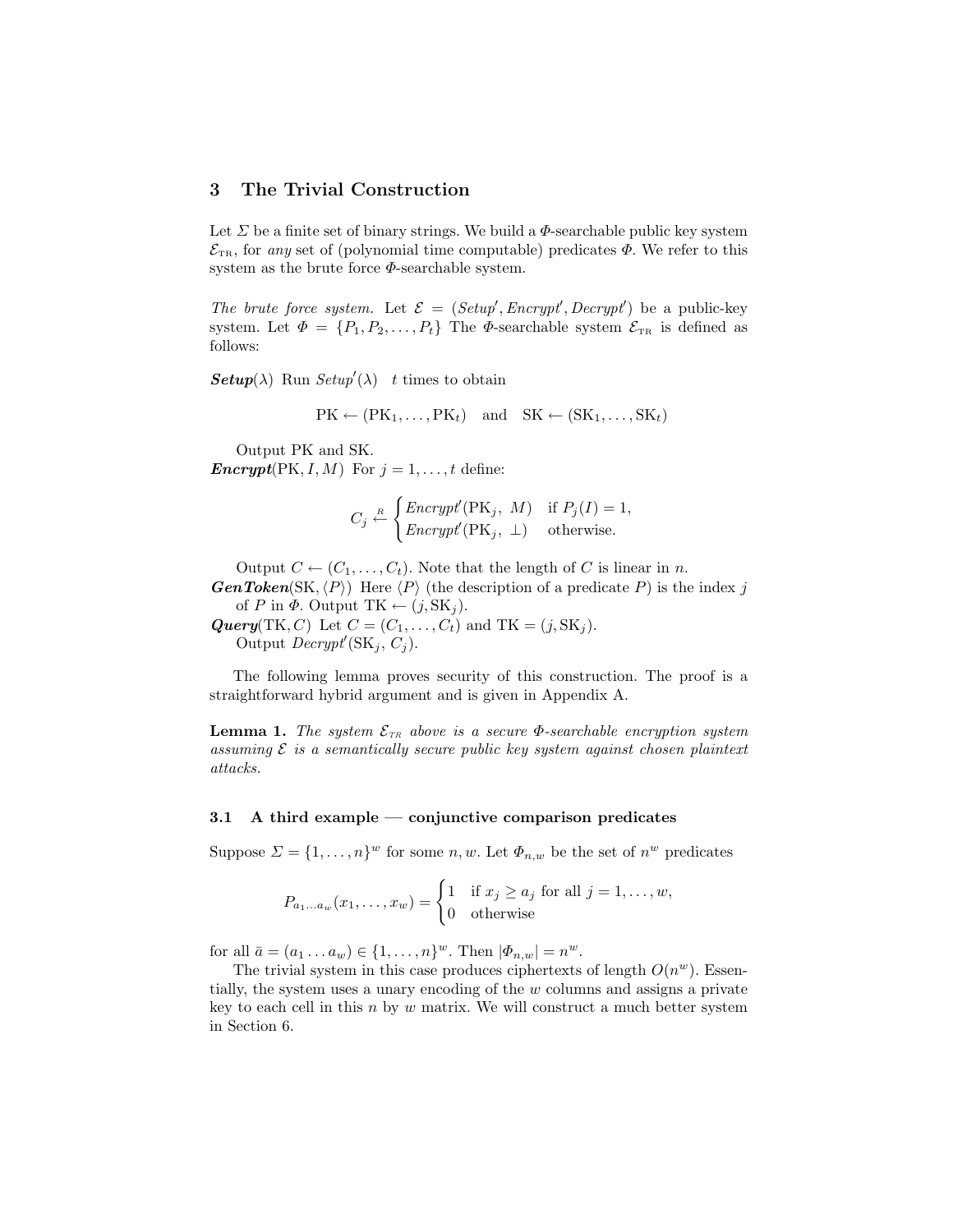## 4 Background on pairings and complexity assumptions

Our goal is to construct  $\Phi$ -searchable systems for a large class of predicates  $\Phi$ that is much better than the trivial construction. To do so we will make use of bilinear maps.

#### 4.1 Bilinear groups of composite order

We review some general notions about bilinear maps and groups, with an emphasis on groups of composite order. We follow [9] in which composite order bilinear groups were first introduced.

Let  $\mathcal G$  be a an algorithm called a *group generator* that takes as input a security parameter  $\lambda \in \mathbb{Z}^{>0}$  and outputs a tuple  $(p, q, \mathbb{G}, \mathbb{G}_T, e)$  where  $p, q$  are two distinct primes, G and  $\mathbb{G}_T$  are two cyclic groups of order  $n = pq$ , and e is a function  $e : \mathbb{G}^2 \to \mathbb{G}_T$  satisfying the following properties:

- $-$  (Bilinear)  $\forall u, v \in \mathbb{G}, \forall a, b \in \mathbb{Z}, e(u^a, v^b) = e(u, v)^{ab}$ .
- (Non-degenerate) ∃g ∈ G such that  $e(g, g)$  has order n in G<sub>T</sub>.

We assume that the group action in  $\mathbb{G}$  and  $\mathbb{G}_T$  as well as the bilinear map e are all computable in polynomial time in  $\lambda$ . Furthermore, we assume that the description of G and  $\mathbb{G}_T$  includes generators of G and  $\mathbb{G}_T$  respectively.

To summarize, G outputs the description of a group G of order  $n = pq$  with an efficiently computable bilinear map. We will use the notation  $\mathbb{G}_p$ ,  $\mathbb{G}_q$  to denote the respective subgroups of order  $p$  and order  $q$  of  $\mathbb{G}$  and we will use the notation  $\mathbb{G}_{T,p}, \mathbb{G}_{T,q}$  to denote the respective subgroups of order p and order q of  $\mathbb{G}_T$ .

## 4.2 The bilinear Diffie-Hellman assumption

First we review the standard Bilinear Diffie-Hellman assumption, but in groups of composite order. For a given group generator  $\mathcal G$  define the following distribution  $P(\lambda)$ :

$$
(p, q, \mathbb{G}, \mathbb{G}_T, e) \stackrel{R}{\leftarrow} \mathcal{G}(\lambda), \quad n \leftarrow pq, \quad g_p \stackrel{R}{\leftarrow} \mathbb{G}_p, \quad g_q \stackrel{R}{\leftarrow} \mathbb{G}_q
$$
  
\n
$$
a, b, c \stackrel{R}{\leftarrow} \mathbb{Z}_n
$$
  
\n
$$
\bar{Z} \leftarrow ((n, \mathbb{G}, \mathbb{G}_T, e), \quad g_q, \quad g_p, \quad g_p^a, \quad g_p^b, \quad g_p^c)
$$
  
\n
$$
T \leftarrow e(g_p, \quad g_p)^{abc}
$$
  
\nOutput  $(\bar{Z}, T)$ 

For an algorithm  $A$ , define  $A$ 's advantage in solving the composite bilinear Diffie-Hellman problem for  $\mathcal G$  as:

$$
\mathsf{cBDH} \, \mathsf{Adv}_{\mathcal{G}, \mathcal{A}}(\lambda) := \bigg| \Pr[\mathcal{A}(\bar{Z}, T) = 1] - \Pr[\mathcal{A}(\bar{Z}, R) = 1] \bigg|
$$

where  $(\bar{Z}, T) \stackrel{R}{\leftarrow} P(\lambda)$  and  $R \stackrel{R}{\leftarrow} \mathbb{G}_{T,p}$ .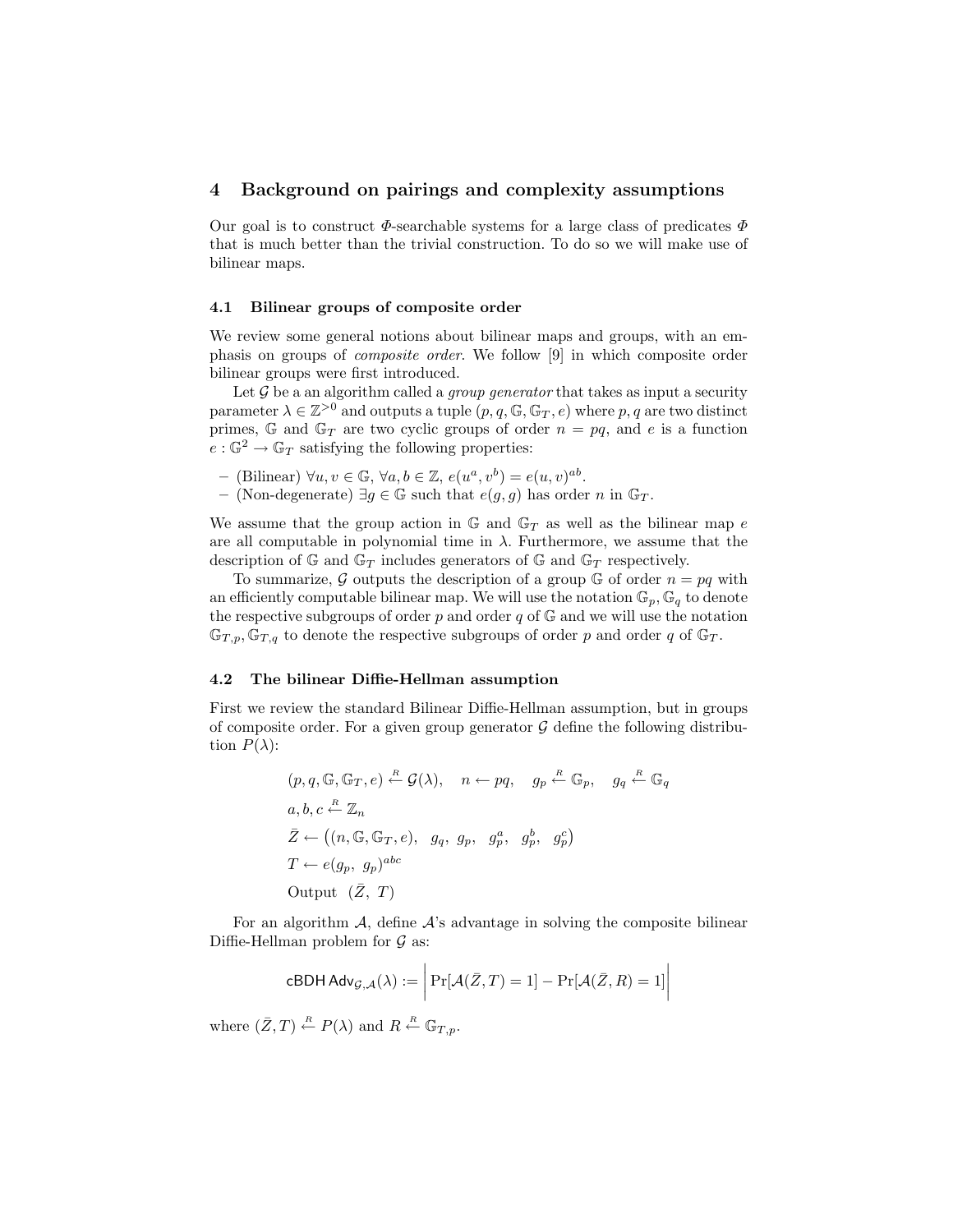**Definition 3.** We say that  $G$  satisfies the composite bilinear Diffie-Hellman assumption (cBDH) if for any polynomial time algorithm  $A$  we have that the function cBDH Adv $_{\mathcal{G},\mathcal{A}}(\lambda)$  is a negligible function of  $\lambda$ .

#### 4.3 The composite 3-party Diffie-Hellman assumption

Our construction makes use of an additional assumption in composite bilinear groups. For a given group generator G define the following distribution  $P(\lambda)$ :

$$
(p, q, \mathbb{G}, \mathbb{G}_T, e) \stackrel{R}{\leftarrow} \mathcal{G}(\lambda), \quad n \leftarrow pq, \quad g_p \stackrel{R}{\leftarrow} \mathbb{G}_p, \quad g_q \stackrel{R}{\leftarrow} \mathbb{G}_q
$$
  
\n
$$
R_1, R_2, R_3 \stackrel{R}{\leftarrow} \mathbb{G}_q
$$
  
\n
$$
a, b, c \stackrel{R}{\leftarrow} \mathbb{Z}_n
$$
  
\n
$$
\bar{Z} \leftarrow ((n, \mathbb{G}, \mathbb{G}_T, e), \quad g_q, \quad g_p, \quad g_p^a, \quad g_p^b, \quad g_p^{ab} \cdot R_1, \quad g_p^{abc} \cdot R_2)
$$
  
\n
$$
T \leftarrow g_p^c \cdot R_3
$$
  
\nOutput  $(\bar{Z}, T)$ 

For an algorithm  $A$ , define  $A$ 's advantage in solving the composite 3-party Diffie-Hellman problem for  $\mathcal G$  as:

C3DH Adv<sub>G,A</sub>(
$$
\lambda
$$
) :=  $\left| \Pr[\mathcal{A}(\bar{Z}, T) = 1] - \Pr[\mathcal{A}(\bar{Z}, R) = 1] \right|$ 

where  $(\bar{Z}, T) \stackrel{R}{\leftarrow} P(\lambda)$  and  $R \stackrel{R}{\leftarrow} \mathbb{G}$ .

**Definition 4.** We say that  $G$  satisfies the composite 3-party Diffie-Hellman assumption (C3DH) if for any polynomial time algorithm  $A$  we have that the function C3DH Adv $_{\mathcal{G},\mathcal{A}}(\lambda)$  is a negligible function of  $\lambda$ .

The assumption is formed around the intuition that it is hard to test for Diffie-Hellman tuples in the order  $p$  subgroup if the elements to be tested have a random order  $\boldsymbol{q}$  subgroup component.

## 5 Hidden Vector Encryption

We construct a  $\Phi$ -searchable encryption system for a general class of equality predicates. We call such systems Hidden Vector Systems or HVEs for short. We then show in Section 6 that our HVE system leads to comparison and subset queries far more efficient than the trivial system.

#### 5.1 HVE Definition

Let  $\Sigma$  be a finite set and let  $*$  be a special symbol not in  $\Sigma$ . Define  $\Sigma_* = \Sigma \cup \{*\}.$ The star ∗ plays the role of a wildcard or "don't care" value. In our subset and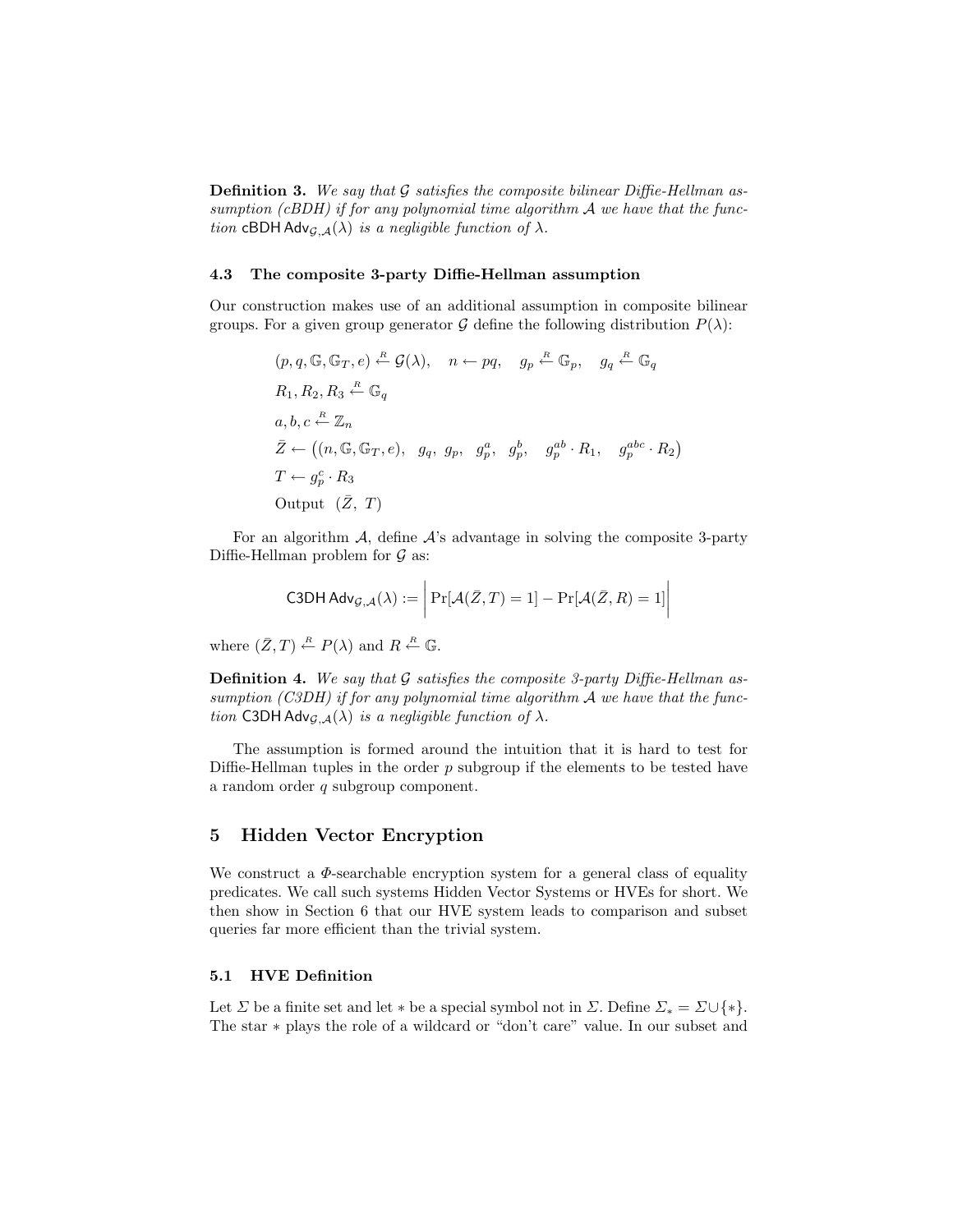range query applications we typically set  $\Sigma = \{0, 1\}$ . Note that here we use the symbol  $\Sigma$  differently than how it was used in Section 2.1.

For  $\sigma = (\sigma_1, \ldots, \sigma_\ell) \in \Sigma_*^{\ell}$  define a predicate  $P_{\sigma}^{\text{HVE}}$  over  $\Sigma^{\ell}$  as follows. For  $x = (x_1, \ldots, x_\ell) \in \Sigma^\ell$  set:

$$
P_{\sigma}^{\text{HVE}}(x) = \begin{cases} 1 & \text{if for all } i = 1, \dots, \ell : (\sigma_i = x_i \text{ or } \sigma_i = *), \\ 0 & \text{otherwise} \end{cases}
$$

In other words, the vector x matches  $\sigma$  in all the coordinates where  $\sigma$  is not  $*$ . Let  $\Phi_{\text{HVE}} = \{P_{\sigma}^{\text{HVE}} \text{ for all } \sigma \in \Sigma_*^{\ell}\}\.$  We refer to  $\ell$  as the **width** of the HVE.

**Definition 5.** A Hidden Vector System (HVE) over  $\Sigma^{\ell}$  is a selectively secure  $\Phi_{HVE}$ -searchable encryption system.

The case  $\ell = 1$  degenerates to the example discussed in Section 2.2 where we showed equivalence to anonymous IBE [8, 1, 13]. For larger  $\ell$  we obtain a more general concept that is much harder to build. In particular, the wildcard character '∗' — which is essential for the applications we have in mind — makes it challenging to construct a  $\Phi_{HVE}$ -searchable system. We construct an HVE with the following parameters:

CT-size = 
$$
O(\ell)
$$
 and TK-size =  $O(\text{weight}(\sigma))$ 

where weight  $(\sigma = (\sigma_1, \ldots, \sigma_\ell))$  is the number of coordinates where  $\sigma_i \neq *$ .

#### 5.2 Construction

For our particular HVE construction we will let  $\Sigma = \mathbb{Z}_m$  for some integer m. We set  $\Sigma_* = \mathbb{Z}_m \cup \{*\}$ . We describe an HVE where the payload M is in a small subset M of  $\mathbb{G}_T$ , namely  $|M| < |\mathbb{G}_T|^{1/4}$ . This is not a serious restriction since the payload  $M$  is typically a short symmetric message key. Our HVE system works as follows:

**Setup**( $\lambda$ ) The setup algorithm first chooses random primes  $p, q > m$  and creates a bilinear group G of composite order  $n = pq$ , as specified in Section 4.1. Next, it picks random elements

$$
(u_1, h_1, w_1), \dots, (u_\ell, h_\ell, w_\ell) \in \mathbb{G}_p^3, \qquad g, v \in \mathbb{G}_p, \qquad g_q \in \mathbb{G}_q.
$$

and an exponent  $\alpha \in \mathbb{Z}_p$ . It keeps all these as the secret key SK. It then chooses  $3\ell + 1$  random blinding factors in  $\mathbb{G}_q$ :

 $(R_{u,1}, R_{h,1}, R_{w,1}), \ldots, (R_{u,\ell}, R_{h,\ell}, R_{w,\ell}) \in \mathbb{G}_q$  and  $R_v \in \mathbb{G}_q$ .

For the public key, PK, it publishes the description of the group G and the values

$$
g_q
$$
,  $V = vR_v$ ,  $A = e(g, v)^\alpha$ , 
$$
\begin{pmatrix} U_1 = u_1 R_{u,1}, & H_1 = h_1 R_{h,1}, & W_1 = w_1 R_{w,1} \\ \vdots & & \vdots \\ U_\ell = u_\ell R_{u,\ell}, & H_\ell = h_\ell R_{h,\ell}, & W_\ell = w_\ell R_{w,\ell} \end{pmatrix}
$$

The message space M is set to be a subset of  $\mathbb{G}_T$  of size less than  $n^{1/4}$ .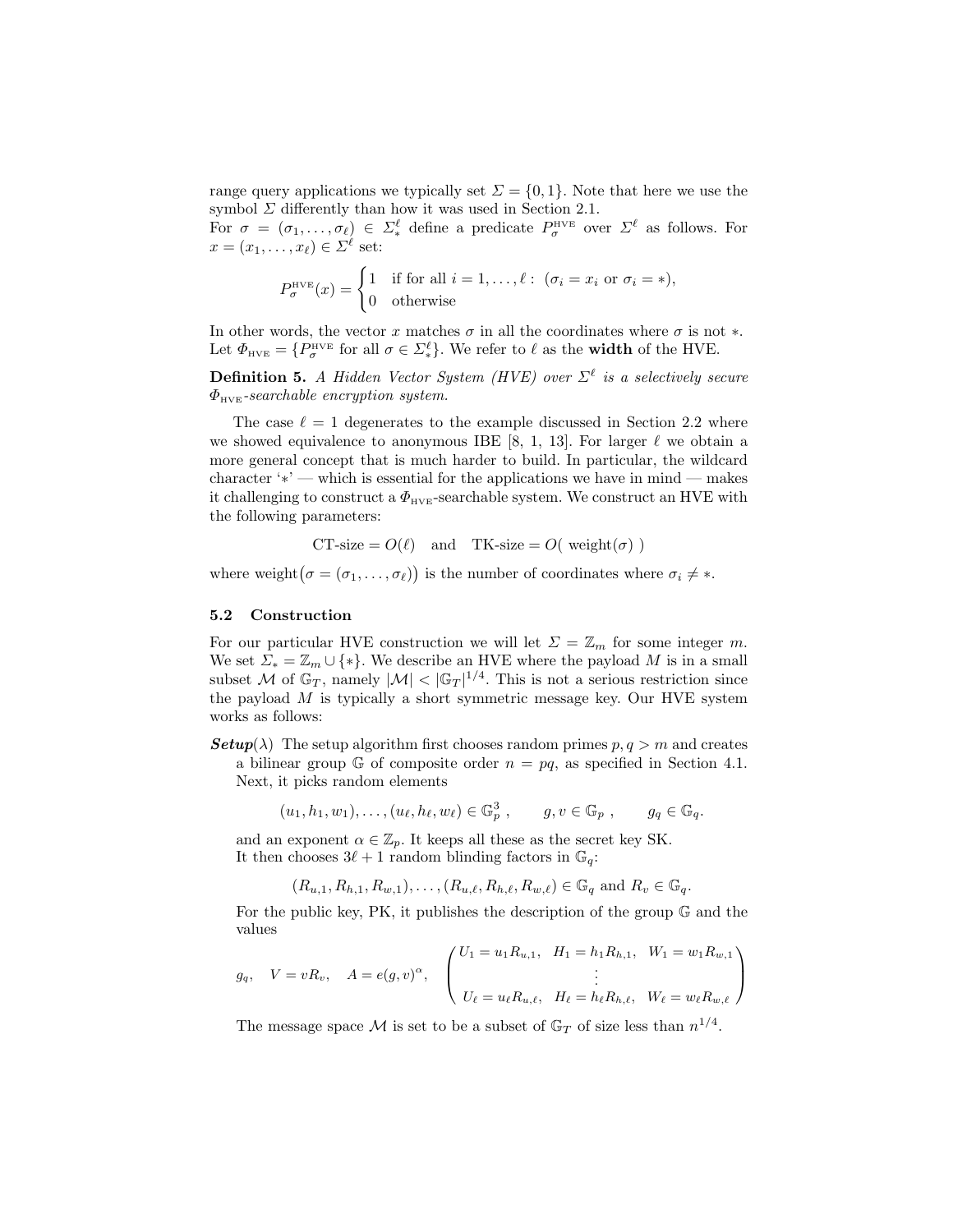**Encrypt**(PK,  $\mathcal{I} \in \mathbb{Z}_m^{\ell}$ ,  $M \in \mathcal{M} \subseteq \mathbb{G}_T$ ) Let  $\mathcal{I} = (\mathcal{I}_1, \ldots, \mathcal{I}_{\ell}) \in \mathbb{Z}_m^{\ell}$ . The encryption algorithm works as follows:

- choose a random  $s \in \mathbb{Z}_n$  and random  $Z$ ,  $(Z_{1,1}, Z_{1,2}), \ldots, (Z_{\ell,1}, Z_{\ell,2}) \in$  $\mathbb{G}_q$ . (The algorithm picks random elements in  $\mathbb{G}_q$  by raising  $g_q$  to random exponents from  $\mathbb{Z}_n$ .
- Output the ciphertext:

$$
C = \left( C' = MA^s, \ C_0 = V^s Z, \begin{pmatrix} C_{1,1} = (U_1^{\mathcal{I}_1} H_1)^s Z_{1,1}, & C_{1,2} = W_1^s Z_{1,2} \\ \vdots & \vdots \\ C_{\ell,1} = (U_\ell^{\mathcal{I}_\ell} H_\ell)^s Z_{\ell,1}, & C_{\ell,2} = W_\ell^s Z_{\ell,2} \end{pmatrix} \right)
$$

**GenToken**(SK,  $\mathcal{I}_* \in \Sigma_*^{\ell}$ ) The key generation algorithm will take as input the secret key and an  $\ell$ -tuple  $\mathcal{I}_* = (\mathcal{I}_1, \ldots, \mathcal{I}_\ell) \in \{ \mathbb{Z}_m \cup \{*\}\}^{\ell}$ . Let S be the set of all indexes i such that  $\mathcal{I}_i \neq *$ . To generate a token for the predicate  $P^{\text{HVE}}_{\mathcal{I}_*}$ choose random  $(r_{i,1}, r_{i,2}) \in \mathbb{Z}_p^2$  for all  $i \in S$  and output:

TK = 
$$
(\mathcal{I}_*, K_0 = g^{\alpha} \prod_{i \in S} (u_i^{\mathcal{I}_i} h_i)^{r_{i,1}} w_i^{r_{i,2}}, \ \forall i \in S: K_{i,1} = v^{r_{i,1}}, K_{i,2} = v^{r_{i,2}})
$$

**Query**(TK, C) Using the notation in the description of *Encrypt* and *GenToken* do:

– First, compute

$$
M \leftarrow C' / \left( e(C_0, K_0) / \prod_{i \in S} e(C_{i,1}, K_{i,1}) e(C_{i,2}, K_{i,2}) \right)
$$
 (3)

– If  $M \notin \mathcal{M}$  output ⊥. Otherwise, output  $M$ .

Correctness Before proving security we first show that the system satisfies the correctness property defined in Section 2.1. Let  $(\mathcal{I}, M)$  be a pair in  $\Sigma^{\ell} \times \mathcal{M}$  and let  $B_* \in \Sigma_*^{\ell}$ . This  $B_*$  defines a predicate  $P_{B_*}$  in  $\Phi_{\text{HVE}}$ .

- Let  $(PK, SK) \stackrel{R}{\leftarrow} Setup(\lambda), C \stackrel{R}{\leftarrow} Encryption(PK, \mathcal{I}, M),$ and TK  $\stackrel{R}{\leftarrow} GenToken(SK, B_*)$ .
- $-$  If  $P_{B_*}(\mathcal{I}) = 1$  then a simple calculation shows that  $Query(TK, C) = M$ . This uses in a crucial way the fact that  $e(h_p, h_q) = 1$  for all  $h_p \in \mathbb{G}_p$  and  $h_q \in \mathbb{G}_q$ .
- − If  $P_{B_*}(\mathcal{I}) = 0$  the following lemma shows that when the message space M satisfies  $|\mathcal{M}| < n^{1/4}$  then Pr[ $Query(TK, C) \neq \bot$ ] is negligible.

Here the probability is over the random bits used to create the ciphertext.

**Lemma 2.** With the notation as above, and assuming  $|M| < n^{1/4}$ , whenever  $P_{B_*}(\mathcal{I}) = 0$  the quantity  $\Pr[Query(TK, C) \neq \bot]$  is negligible. The probability is over the random bits used to create the ciphertext.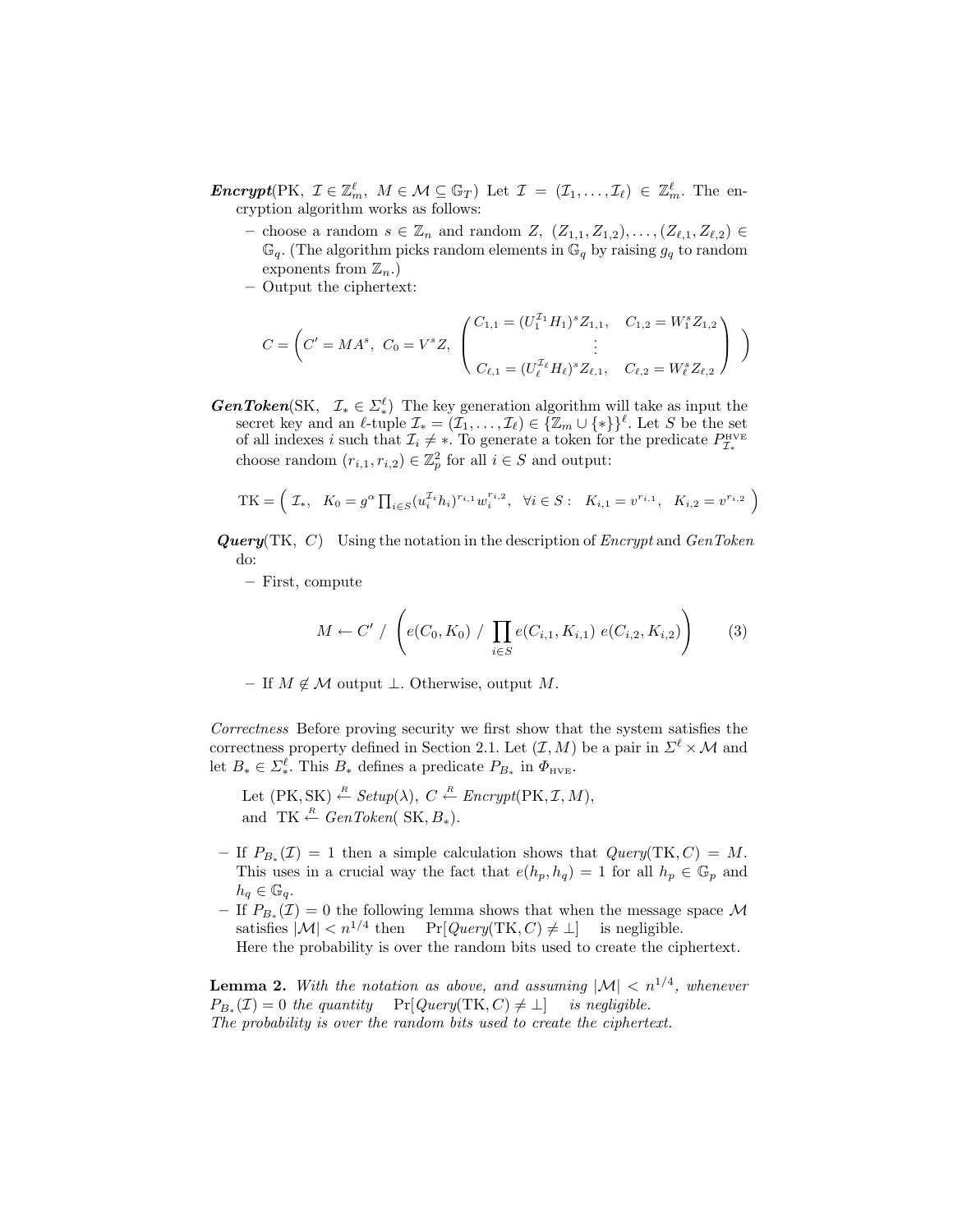*Proof.* Let  $\mathcal{I} = (\mathcal{I}_1, \ldots, \mathcal{I}_\ell) \in \Sigma$  and let  $B_* = (B_1, \ldots, B_\ell) \in \Sigma_*^{\ell}$ . Let S be the set of all indexes i such that  $B_i$  is not a wildcard  $*$  at index i. Since  $P_{B_*}(\mathcal{I}) = 0$ we know that there is some  $i \in S$  such that  $B_i \neq \mathcal{I}_i$ . Then the decryption equation (3) contains a factor

 $e(C_0, K_0)$  /  $e(C_{i,1}, K_{i,1})$   $e(C_{i,2}, K_{i,2}) = e(v, u_i)^{(B_i - \mathcal{I}_i) \cdot sr_{i,1}}$ 

which is a uniformly distributed value in  $\mathbb{G}_{T,p}$  and is independent of the rest of the equation. Since the message space is of size  $n^{1/4}$  and the size of  $\mathbb{G}_{T,p}$  is approximately  $n^{1/2}$ , the false positive probability is at most  $1/n^{1/4}$ , which is negligible in the security parameter as required.  $\square$ 

We note that in practice there is no need to use a small message space  $\mathcal{M} \subseteq \mathbb{G}_T$  to determine if decryption succeeded. We only use M to simplify the description of the system. In practice, one could do the following. The encryptor first picks a random  $k \in \mathbb{G}_T$  and derives two uniform and independent b-bit symmetric keys  $(k_0, k_1)$  from k. It encrypts the payload M using a symmetric encryption system under key  $k_0$  to obtain  $C_1$ . Next, it runs our *Encrypt*(PK,  $\mathcal{I}, k$ ) to obtain C. The final ciphertext is the tuple  $(C, C_1, k_1)$ . Now, our *Query* algorithm works as follows. It first recovers a  $k'$  from  $C$  using the given token TK. Next, it derives  $(k'_0, k'_1)$  from k' and outputs  $\perp$  if  $k'_1 \neq k_1$ . Otherwise, it outputs the decryption of  $C_1$  under  $k'_0$  using a symmetric system. Lemma 2 shows that the false error probability is now  $1/2^b$ . Alternatively, if the symmetric encryption system provides authenticated encryption, then one could decide if Query produced the right value based on whether symmetric decryption succeeded.

Extensions In our description above we limited the index space  $\Sigma$  to be  $\mathbb{Z}_m$ . We can expand this space to all of  $\{0,1\}^*$  by taking a large enough m to contain the range of a collision-resistant hash function. Then  $\text{Encrypt(PK, I} \in$  $({0,1}^*)^{\ell}, M \in \mathbb{G}_T$  first hashes all the coordinates of  $\mathcal I$  into  $\mathbb{Z}_m$  using the collision resistant hash and then applies the Encrypt algorithm described above.

#### 5.3 Proof of Security

We prove our scheme selectively secure (as defined in Section 2.3) under the composite 3-party Diffie-Hellman assumption and the bilinear Diffie-Hellman assumption. We give the high-level arguments of the proof in this section and defer the proofs of some lemmas to the full version of our paper [11].

Suppose the adversary commits to vectors  $L_0, L_1 \in \Sigma^{\ell}$  at the beginning of the game. Let X be the set of indexes i such that  $L_{0,i} = L_{1,i}$  and  $\overline{X}$  be the set of indexes i such that  $L_{0,i} \neq L_{1,i}$ .

The proof uses a sequence of  $2\ell + 2$  games to argue that the adversary cannot win the original security game of Section 2.3 which we denote by  $G$ . We begin by slightly modifying the game  $G$  into a game  $G'$ . Games  $G$  and  $G'$  are identical except for how the challenge ciphertext is generated. In  $G'$  if  $M_0 \neq M_1$  then the adversary multiplies the challenge ciphertext component  $C'$  by a random element of  $\mathbb{G}_{T,p}$ . The rest of the ciphertext is generated as usual. Additionally, if  $M_0 = M_1$  then the challenge ciphertext is generated correctly.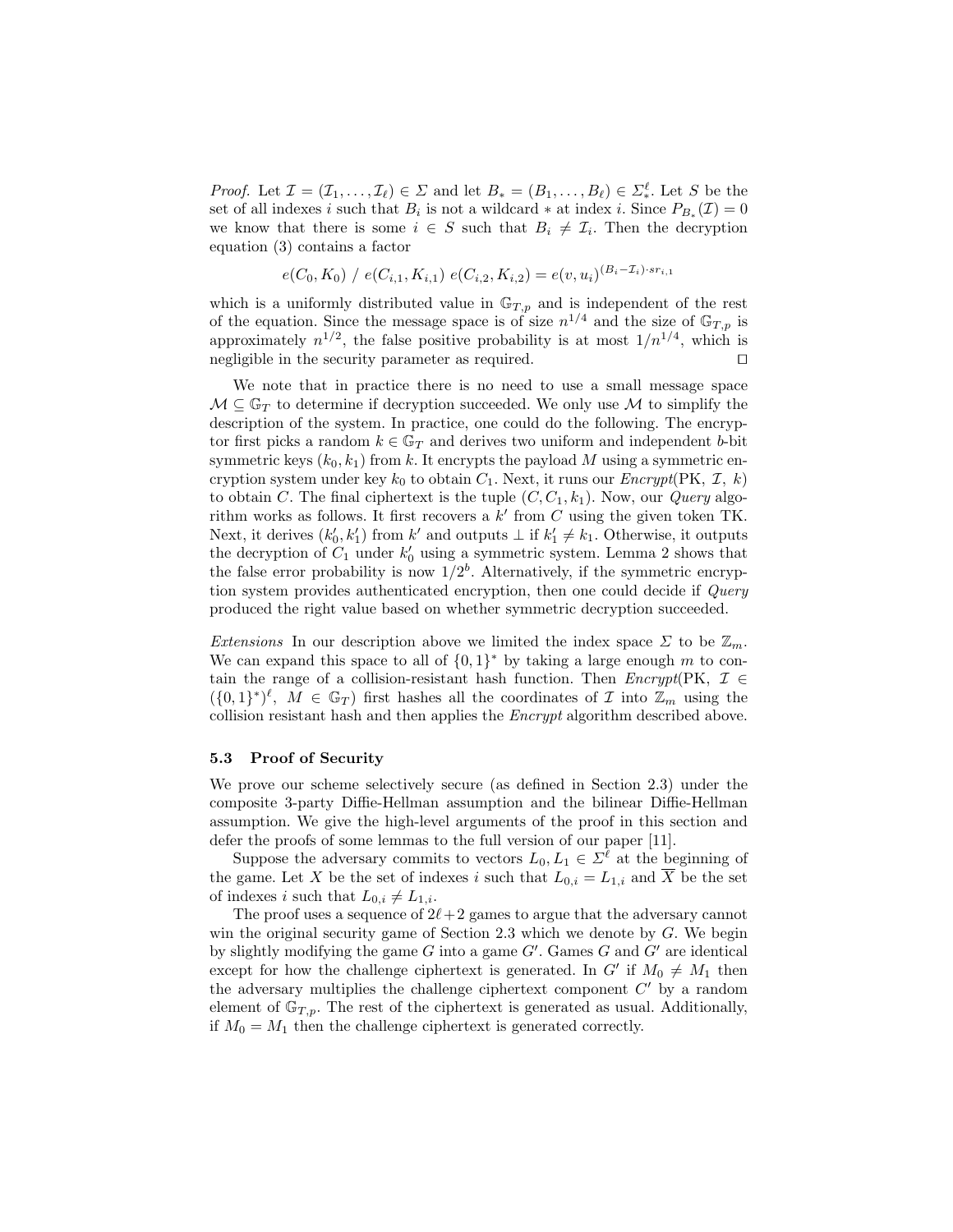Lemma 3. Assume that the Bilinear Diffie-Hellman assumption holds. Then for any polynomial time adversary  $A$  the difference of advantage of  $A$  in game  $G$  and game  $G'$  is negligible.

The proof is in the full version of our paper [11].

Next, we define a game  $G$ . In this game the adversary will give two challenge messages,  $M_0, M_1$ . If  $M_0 \neq M_1$  then the challenger outputs a random element of  $\mathbb{G}_T$  as the C' component of the challenge ciphertext. The rest of ciphertext is constructed as normal. If  $M_0 = M_1$  the challenger outputs the challenge ciphertext as normal.

Lemma 4. Assume that the Composite 3-party Diffie-Hellman assumption holds. Then for any polynomial time adversary  $A$  the difference of advantage of  $A$  in game  $G'$  and game  $\tilde{G}$  is negligible.

The proof is in the full version of our paper [11].

Finally, we define two sequences of hybrid games  $G_j$  and  $G'_j$  for  $j = 1, \ldots, |\overline{X}|$ . We define the game  $G_j$  as follows. Let X be a set containing the first j indexes in X. The challenger creates the challenge ciphertext components  $C_0$  and  $C_{i,1}, C_{i,2}$ as normal for all  $i \notin X$ . However, for all  $i \in X$  the challenger creates  $C_{i,1}, C_{i,2}$ as completely random group elements in G. Additionally, if  $M_0 \neq M_1$  then  $C'$ is replaced by a completely random element from  $\mathbb{G}_T$  (otherwise it is created as normal).

We define a game  $G'_j$  as follows. Let  $\tilde{X}$  be a set containing the first  $j$  indexes in  $\overline{X}$  and let  $\delta$  be the  $(j + 1)$ -th index in  $\overline{X}$ . In the challenge ciphertext the challenger creates  $C_0$  and  $C_{i,1}, C_{i,2}$  as normal for all  $i \notin \tilde{X}$  and  $i \neq \delta$ . For all  $i \in \tilde{X}$  the challenger creates  $C_{i,1}, C_{i,2}$  as completely random group elements in  $G$ . Finally, the challenger chooses a random  $s'$  and creates

$$
C_{\delta,1}=(u_p^{\mathcal{I}_{\delta}}h_p)^{s'}g_q^{z_{\delta,1}}, \quad C_{\delta,2}=g_p^{s'}g_q^{z_{\delta,2}}.
$$

Additionally, if  $M_0 \neq M_1$  then C' is replaced by a completely random element from  $\mathbb{G}_T$  (otherwise it is created as normal).

Observe that for all  $i$  in  $\tilde{X}$  the challenge ciphertext contains no information about  $L_{\beta,i}$ . Therefore the adversary's advantage in game  $G_{|\overline{X}|}$  is 0. Additionally, game  $G_0$  is equivalent to G. We state the following two lemmas whose proofs are given in the full version of our paper [11].

Lemma 5. Assume the Composite 3-party Diffie-Hellman assumption holds. Then for all j and any polynomial time adversary  $A$  the difference of advantage of A in game  $G_j$  and game  $G'_j$  is negligible.

Lemma 6. Assume the Composite 3-party Diffie-Hellman assumption holds. Then for all j and any polynomial time adversary  $A$  the difference of advantage of A in game  $G'_j$  and game  $G_{j+1}$  is negligible.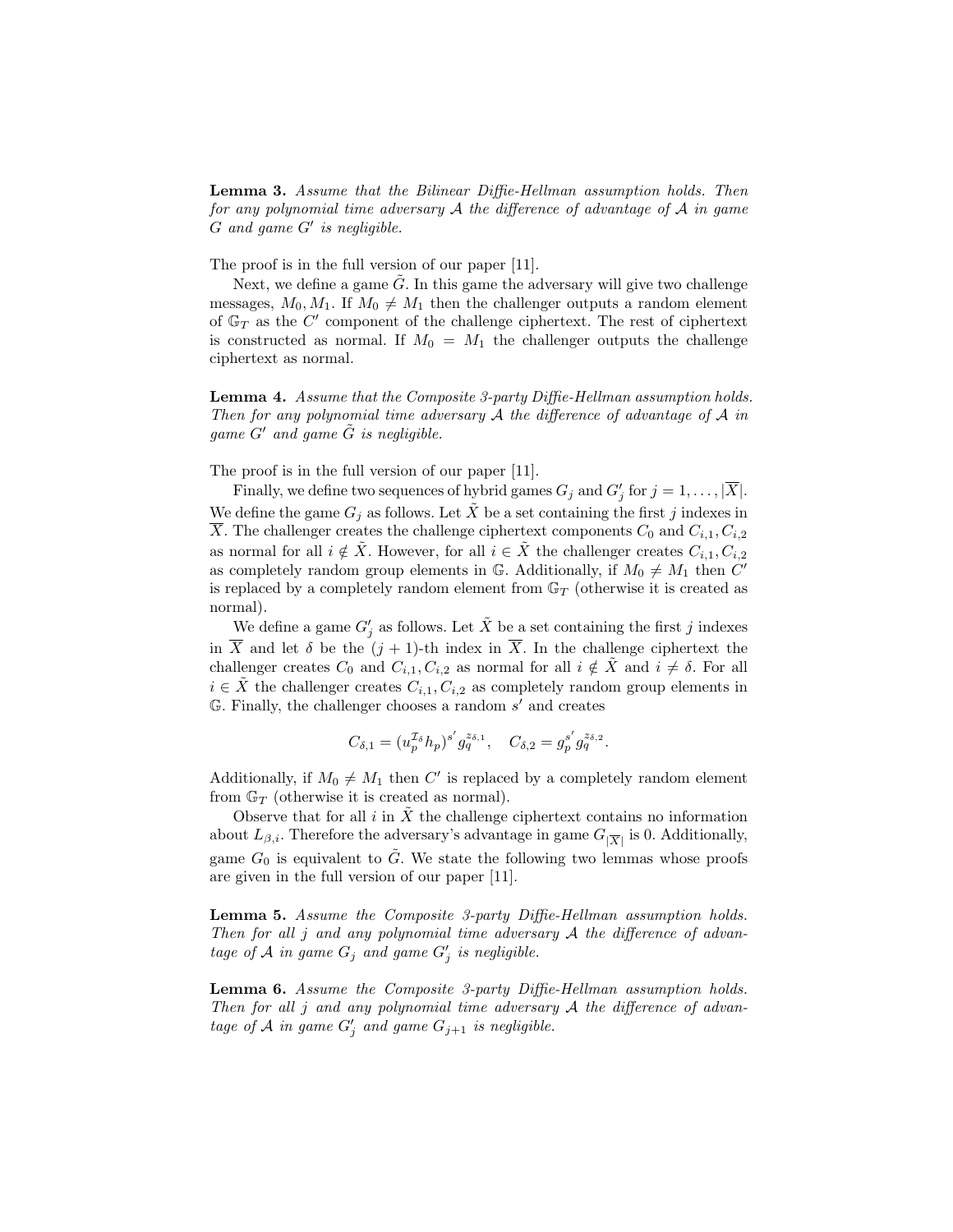It now follows that if the Composite 3-party Diffie-Hellman and Bilinear Diffie-Hellman assumptions hold then no polynomial-time adversary can break our scheme with non-negligible advantage. This follows from the sequence of hybrid games starting with the original game G:

$$
G, \ \tilde{G}, \ G'_0, \ G_1, \ G_{1'}, \ G_2, \ G_{2'}, \ \ldots, \ G_{|\overline{X}|}.
$$

The adversary's advantage in the game  $G_{|\overline{X}|}$  is 0 and the difference in adversary's advantage between any two consecutive hybrid games is negligible by the lemmas above. Hence, no polynomial adversary can win game  $G$  with non-negligible advantage.

## 6 Applications of HVE

We show how HVE leads to efficient systems for subset queries and conjunctive comparison queries. Throughout the section we let  $\Sigma_{01} = \{0,1\}$  and  $\Sigma_{01*} =$  $\{0, 1, *\}.$ 

Conjunctive comparison queries. In Section 3.1 we defined conjunctive comparison queries and the predicate family  $\Phi_{n,w}$ . We use HVE to build a  $\Phi_{n,w}$ searchable encryption system with ciphertext size  $O(nw)$  and token size  $O(w)$ .

Let ( $Setup_{HVE}$ ,  $Encryptionity_{HVE}$ ,  $GenToken_{HVE}$ ,  $Query_{HVE}$ ) be a secure HVE over  $\Sigma_{01}^{nw}$ . Thus, the width of this HVE is  $\ell = nw$ . We construct a  $\Phi_{n,w}$ searchable system as follows:

- $Setup(\lambda)$  is the same as  $Setup_{HVE}(\lambda)$ .
- $\text{Encrypt}(\text{PK}, I, M)$  where  $I = (x_1, \ldots, x_w) \in \{1, \ldots, n\}^w$ . Build a vector  $\sigma(I) = (\sigma_{i,j}) \in \Sigma_{01}^{nw}$  as follows:

$$
\sigma_{i,j} = \begin{cases} 1 & \text{if } j \ge x_i, \\ 0 & \text{otherwise} \end{cases}
$$
 (4)

Then output  $\text{Encrypt}_{HVE}(\text{PK}, \sigma(I), M)$  which gives a ciphertext of size  $O(nw)$ . For example, for  $w = 2$  and  $I = (x_1, x_2)$  the vector  $\sigma(I)$  looks like:

0 · · · 0 1 1 · · · 1 0 · · · 0 1 1 · · · 1 1 x<sup>1</sup> n 1 x<sup>2</sup> n σ(S) = ∈ {0, 1} 2n

- GenToken(SK, $\langle P_{\bar{a}} \rangle$ ) where  $\bar{a} = (a_1, \ldots, a_w) \in \{1, \ldots, n\}^w$ . Define  $\sigma_*(\bar{a})$  $(\sigma_{i,j}) \in \Sigma_{01*}^{nw}$  as follows:

$$
\sigma_{i,j} = \begin{cases} 1 & \text{if } x_i = j, \\ * & \text{otherwise} \end{cases}
$$
 (5)

Output TK<sub> $\bar{a} \stackrel{R}{\leftarrow} GenToken_{HVE}(\text{SK}, \sigma_*(\bar{a}))$  which gives a token of size  $O(w)$ .</sub> For example, for  $w = 2$  and  $\bar{a} = (x_1, x_2)$  the vector  $\sigma_*(\bar{a})$  looks like: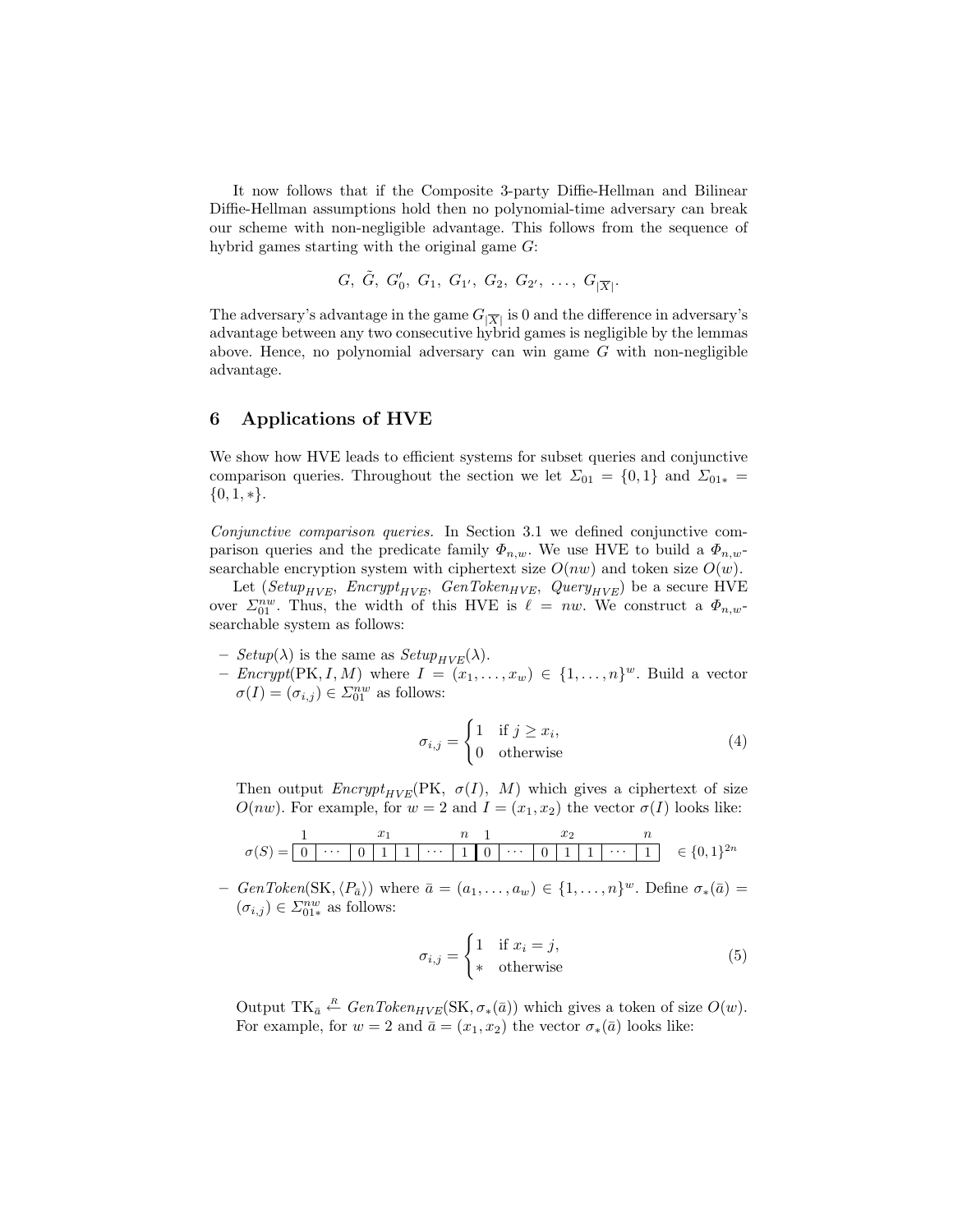∗ · · · ∗ 1 ∗ · · · ∗ ∗ · · · ∗ 1 ∗ · · · ∗ 1 x<sup>1</sup> n 1 x<sup>2</sup> n σ∗(a¯) = ∈ {0, 1, ∗}<sup>2</sup><sup>n</sup>

–  $Query(TK_{\bar{a}}, C)$  output  $Query_{HVE}(TK_{\bar{a}}, C)$ 

To argue correctness and security, observe that for a predicate  $P_{\bar a}\in\varPhi_{n,w}$  and an index  $I \in \{1, \ldots, n\}^w$  we have that:  $P_{\bar{a}}(I) = 1$  if and only if  $P_{\sigma_*(\bar{a})}^{\text{HVE}}(\sigma(I)) = 1$ . Therefore, correctness and security follow from the properties of the HVE. We thus obtain the following immediate theorem.

**Theorem 1.** (Setup, Encrypt, GenToken, Query) is a selectively secure  $\Phi_{n,w}$ -searchable system assuming ( $Setup_{HVE}$ , Encrypt<sub>HVE</sub>, GenToken<sub>HVE</sub>, Query<sub>HVE</sub>) is an HVE over  $\Sigma_{01}^{nw}$ .

Conjunctive range queries. We note that a system that supports comparison queries can also support range queries. To search for plaintexts where  $x \in [a, b]$ the encryptor encrypts the pair  $(x, x)$ . The predicate then tests  $x \ge a \land x \le b$ .

#### 6.1 Subset queries

Next, we show how to search for general subset predicates. Let  $T$  be a set of size n. For a subset  $A \subseteq T$  we define a subset predicate as follows:

$$
P_A(x) = \begin{cases} 1 & \text{if } x \in A \\ 0 & \text{otherwise} \end{cases}
$$

We wish to support searches for any subset predicate. More generally, we wish to support searches for conjunctive subset predicates over  $T^w$ . That is, let  $\sigma =$  $(A_1, \ldots, A_w)$  be a w-tuple where  $A_i \in T$  for all  $i = 1, \ldots, w$ . Then  $\sigma$  is an elements of  $(2^T)^w$ . Define the predicate  $P_{\sigma}: T^w \to \{0,1\}$  as follows:

$$
P_{\sigma}((x_1,\ldots,x_w)) = \begin{cases} 1 & \text{if } x_i \in A_i \text{ for all } i = 1,\ldots,w, \\ 0 & \text{otherwise} \end{cases}
$$

Let  $\Phi = \{P_{\sigma} \text{ for all } \sigma \in (2^T)^w\}$ . Note that  $\Phi$  is huge — its size is  $2^{nw}$ . The  $\Phi$ -searchable system is as follows:

-  $\text{Energy(PK}, I, M)$  where  $I = (x_1, \ldots, x_w) \in T^w$ . Build a vector  $\sigma(S)$  $(\sigma_{i,j}) \in \varSigma_{01}^{nw}$  as:

$$
\sigma_{i,j} = \begin{cases} 1 & \text{if } x_i = j, \\ 0 & \text{otherwise} \end{cases}
$$
 (6)

Then output  $\text{Encrypt}_{HVE}(\text{PK}, \sigma(I), M)$ . The ciphertext size is  $O(nw)$  as was the case for comparison queries.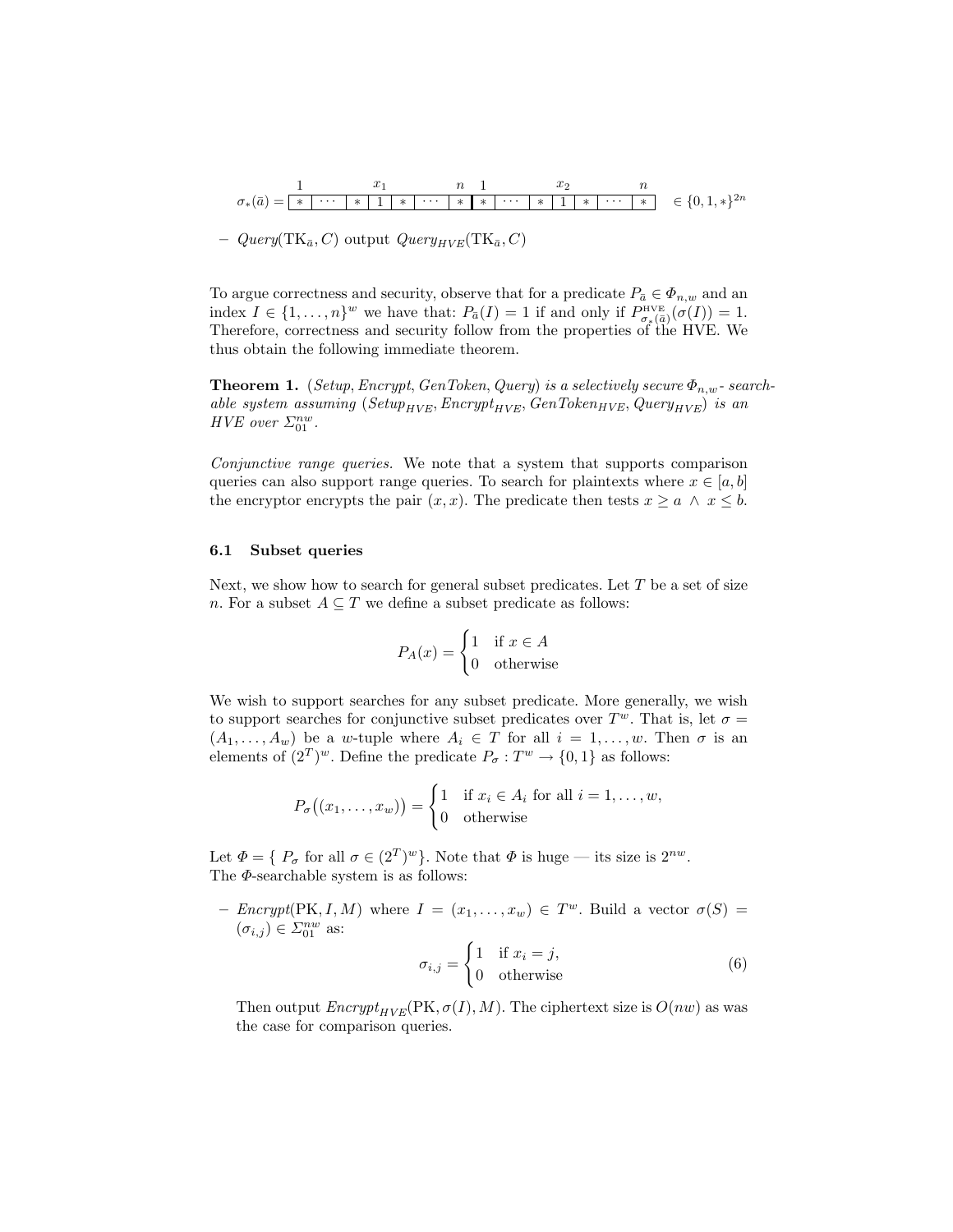-  $GenToken(SK, \langle P_{\alpha} \rangle)$  where  $\alpha = (A_1, \ldots, A_w)$ . Define  $\sigma_*(\alpha) = (\sigma_{i,j}) \in \Sigma_{01*}^{nw}$ as follows:

$$
\sigma_{i,j} = \begin{cases} 0 & \text{if } j \notin A_i, \\ * & \text{otherwise} \end{cases}
$$
 (7)

Output TK<sub> $\alpha$ </sub>  $\stackrel{R}{\leftarrow} GenToken_{HVE}(\text{SK}, \sigma_*(\alpha))$ . The token size is  $O(nw)$ , which is bigger than tokens for comparison queries.

 $-$  *Setup* and *Query* are the same algorithms from the HVE system, as for comparison queries.

It is easiest to see how this works in the one dimensional setting, namely  $w = 1$ . We encrypt a value  $x \in T$  using an HVE vector

$$
\sigma(x) = \begin{array}{|ccc|} 1 & x & n \\ \hline 0 & \cdots & 0 & 1 & 0 & \cdots & 0 \\ \end{array} \quad \in \{0,1\}^n
$$

Consider a predicate  $P_A$  where, for example,  $A = \{2, 3, n\} \subseteq T$ . We generate a token for  $P_A$  by calling  $GenToken_{HVE}(\text{SK}, \sigma_*(A))$  using the HVE vector

$$
\sigma_*(A) = \begin{array}{|c|c|c|c|c|c|} \hline 1 & 2 & 3 & 4 & 5 & n \\ \hline 0 & * & * & 0 & 0 & \cdots & 0 & * \\ \hline \end{array} \quad \in \{\ast, 1\}^n
$$

The main point is that  $x \in A$  if and only if  $P_{\sigma_*(A)}^{\text{HVE}}(\sigma(x)) = 1$ . Therefore, correctness and security follow from the properties of the HVE. We obtain a secure system for subset queries for arbitrary subsets.

**Theorem 2.** (Setup, Encrypt, GenToken, Query) is a selectively secure  $\Phi$ - searchable system assuming (Setup<sub>HVE</sub>, Encrypt<sub>HVE</sub>, GenToken<sub>HVE</sub>, Query<sub>HVE</sub>) is an HVE over  $\Sigma_{01}^{nw}$ .

Note that the trivial system of Section 3 for subset queries produces ciphertexts of size  $O(2^n)$ . The construction above generates ciphertexts of size  $O(n)$ .

Subset queries on large domains using Bloom filters. So far we considered subset queries over a domain of size  $n$ . In Section 1 we presented examples where one wishes to test a subset relation over a large domain. For example, we discussed email filtering queries of type (sender  $\in S$ ) where S is a set of email addresses. To use our construction one would first hash email addresses to a set  $\{1, \ldots, n\}$ for some  $n$ , using a publicly known hash function, and then use the HVE for small domain.

Unfortunately, by hashing into a small domain there is some chance for false positives, namely *Query* may output M even though (sender  $\notin S$ ). False positives result from hash collisions. The false positive probability can be reduced by a standard application of Bloom filters [5]. Instead of using one hash function, we use multiple functions  $H_1, \ldots, H_d : \{0,1\}^* \to T$ . Again, consider the one-dimensional case, namely  $w = 1$ . To encrypt a word  $W \in \{0,1\}^*$  the encryptor creates a vector  $\sigma(W) \in \{0,1\}^n$  that contains a '1' at positions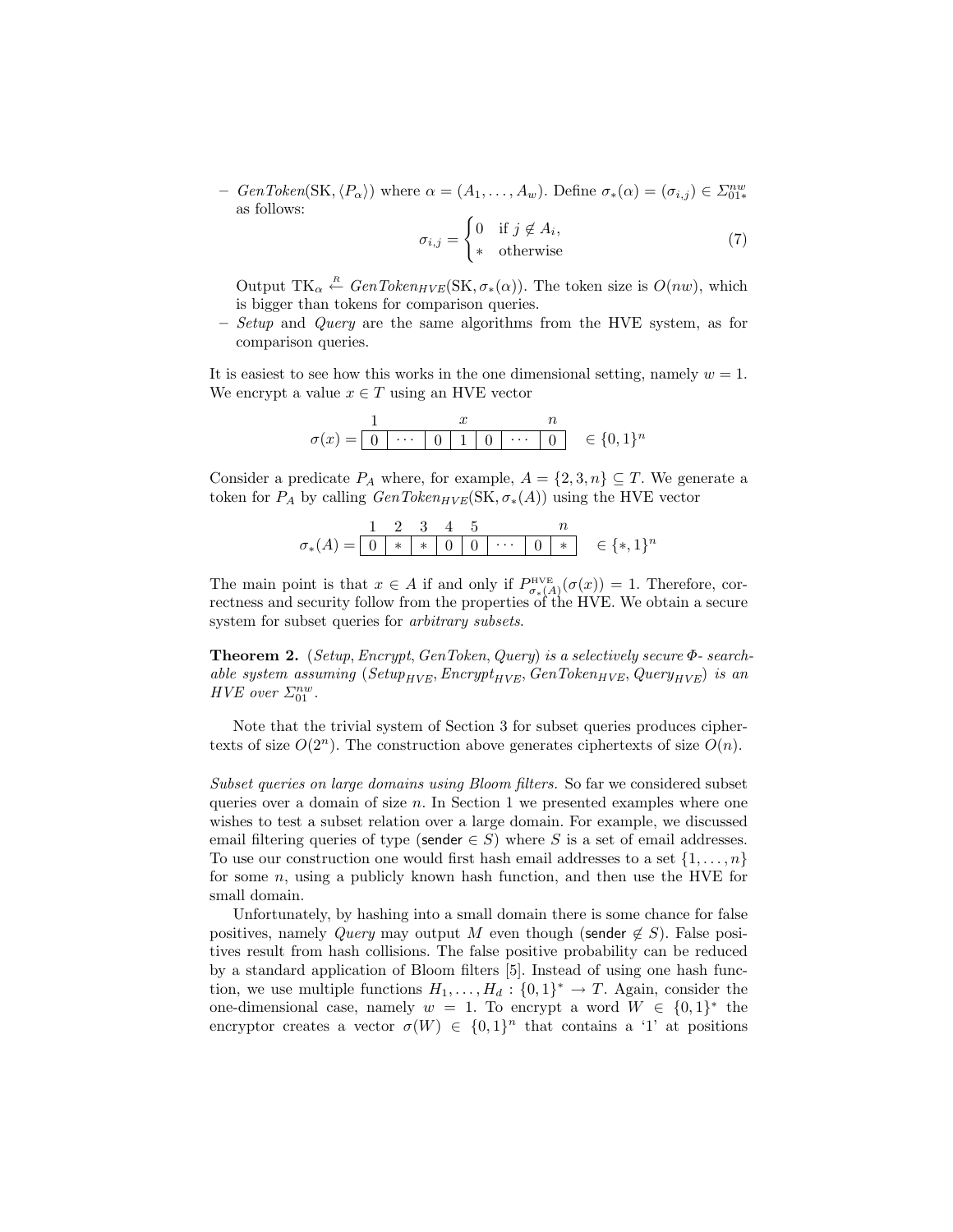$H_1(W), \ldots, H_d(W)$  and '0' everywhere else. The encryptor then runs  $\text{Encrypt}($ PK,  $\sigma(W), M$ ).

To generate a token for a set  $A = \{W_1, \ldots, W_s\}$  the  $GenToken$  algorithm builds a vector  $\sigma_*(A) \in \{0,*\}^n$  that contains  $*$  at positions  $H_i(W_i)$ , for all  $i = 1, \ldots, d$  and  $j = 1, \ldots, s$ , and contains '0' everywhere else. By choosing n and d appropriately, the false positive probability can be made arbitrarily small.

Another subset query application. In our subset query application we identified a ciphertext with an element  $x$  and a user's token with a set  $A$ . This allowed us to test whether  $x \in A$ . We observe that we can easily apply HVE to achieve the opposite semantics where a user's key is associated with an element  $x$  and the ciphertext with a set A. This could be used by a gateway to test if a particular user was one of the (possibly) many receivers of an email. We expect there to be several other applications that one can build with HVE.

## 7 Extensions

Privacy for search queries. In some cases one may want the token  $TK_P$  not to identify which predicate  $P$  is being queried. For example, in the anti-spam example from the introduction, the user may not want to reveal his anti-spam predicate to the server. A similar problem was studied by Ostrovsky and Skeith [18] and is related to Private Information Retrieval [16]. For public-key systems supporting comparison queries this is clearly not possible since, given  $TK_P$  the server can identify the threshold in  $P$  with a simple binary search. It is an open problem to convert our system to a symmetric-key system where  $TK_P$  does not expose P. One approach is to simply keep the public key secret from the server; however, this is not sufficient in our system.

Validating ciphertexts. Throughout the paper we assumed that the encryptor is honestly creating ciphertexts as specified by the encryption system. For some applications discussed in the introduction (e.g. spam filtering) this may not be the case. By creating malformed ciphertexts an attacker may generate falsepositive or false-negatives for the server using the tokens.

Fortunately, in some settings including a payment gateway or spam filter, this is easily avoidable. Briefly, one technique is as follows. The recipient who has SK will also publish a regular public-key  $PK_1$  and ask the encryptor to encrypt the plaintext  $(I, M)$  with both the searchable system and with  $PK_1$ . The resulting ciphertext is the pair  $C = (Encrypt(PK, I, M), Encrypt_{PKE}(PK<sub>1</sub>, (I, M))).$ When the recipient receives a ciphertext  $C = (C_0, C_1)$  it recovers  $(I, M)$  from  $C_1$  and uses SK to test that  $C_0$  is a valid encryption of  $(I, M)$ . If not then the ciphertext is immediately rejected. In doing so, the recipient automatically drops invalid ciphertexts. More precisely, a  $\Phi$ -searchable system could provide an algorithm  $Test(C, I, M, SK)$  that outputs true when C is a valid encryption of  $(I, M)$  and false otherwise. Our HVE system supports this type of test.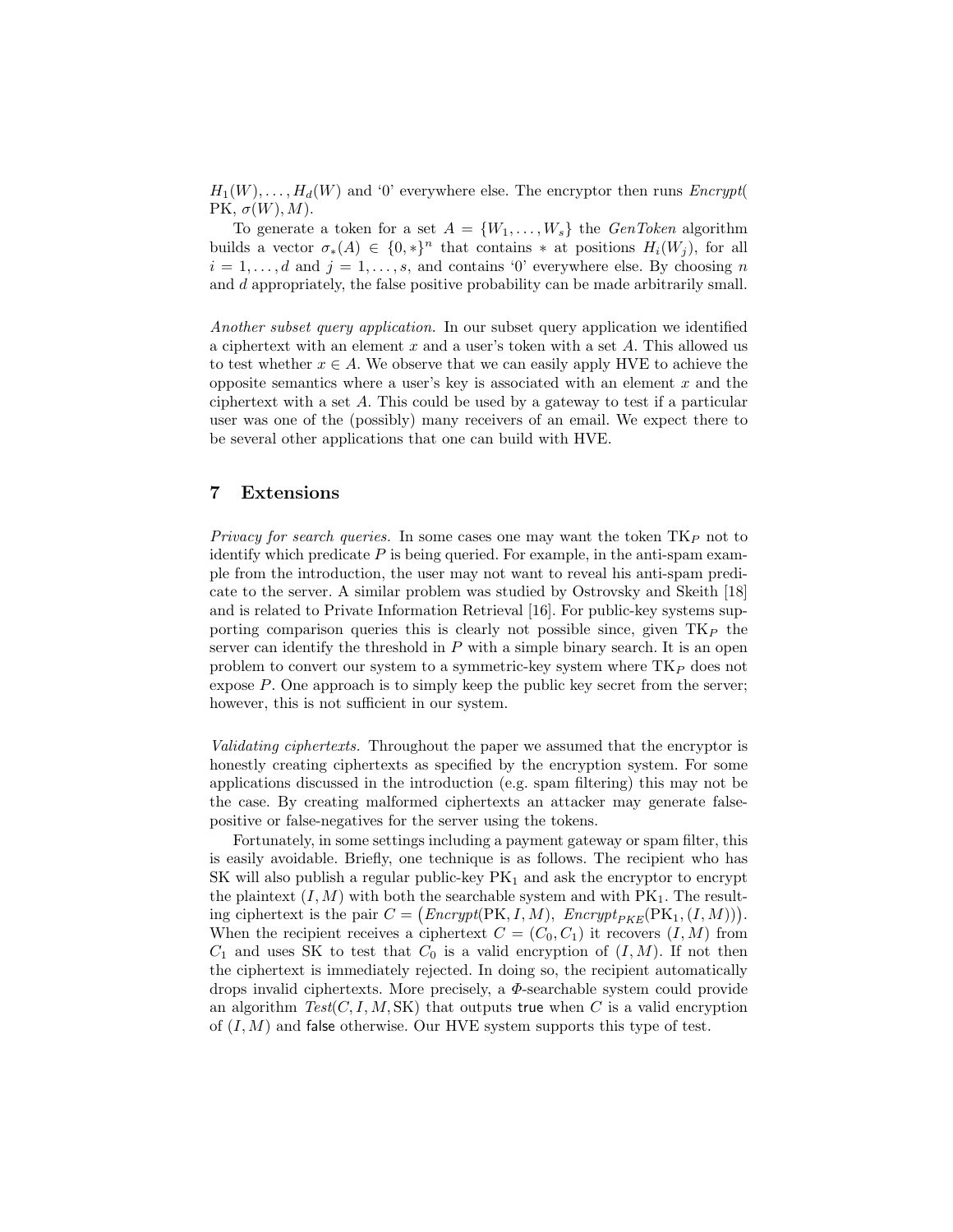Alternatively, one could require the encryptor to prove that his ciphertext is well formed, for example to prove that  $C_0$  is consistent with  $C_1$ . This can be done using non-interactive proof techniques [6, 7].

# 8 Conclusion

In public key systems supporting queries on encrypted data a secret key can produce tokens for testing any supported query predicate. The token lets anyone test the predicate on a given ciphertext without learning any other information about the plaintext. We presented a general framework for analyzing security of searching on encrypted data systems. We then constructed systems for comparisons and subset queries as well as conjunctive versions of these predicates.

The underlying tool behind these new constructions is a primitive we call HVE. The one-dimensional version of HVE (namely  $\ell = 1$ ) is essentially an Anonymous IBE system. For large  $\ell$  we obtain a new concept that is extremely useful for a large variety of searching predicates. We note that by setting  $\ell = 1$ in our HVE construction we obtain a new simple anonymous IBE system secure without random oracles.

This work posses many challenging open problems. For example, the best non-conjunctive (i.e.  $w = 1$ ) comparison system we currently have requires ciphertexts of size  $O(\sqrt{n})$  where *n* is the domain size. In principal it should be possible to improve this to  $O(\log n)$ , but this is currently a wide open problem that will require new ideas. Similarly, for non-conjunctive subset queries the best we have requires ciphertexts of size  $O(n)$ . Again, can this be improved to  $O(\log n)$ ? Our results mostly focus on conjunction. Are there similar results for disjunctive queries? More generally, what other classes of predicates can we search on?

## Acknowledgments

We thank Amit Sahai and Alice Silverberg for helpful comments about this work.

## References

- [1] Michel Abdalla, Mihir Bellare, Dario Catalano, Eike Kiltz, Tadayoshi Kohno, Tanja Lange, John Malone-Lee, Gregory Neven, Pascal Paillier, and Haixia Shi. Searchable encryption revisited: Consistency properties, relation to anonymous ibe, and extensions. In CRYPTO, pages 205–222, 2005.
- [2] Mihir Bellare, Alexandra Boldyreva, and Adam O'Neill. Efficiently-searchable and deterministic asymmetric encryption. http://eprint.iacr.org/2006/186, 2006.
- [3] J. Bethencourt, H. Chan, A. Perrig, E. Shi, and D. Song. Anonymous multiattribute encryption with range query and conditional decryption. Technical report, C.M.U, 2006. CMU-CS-06-135.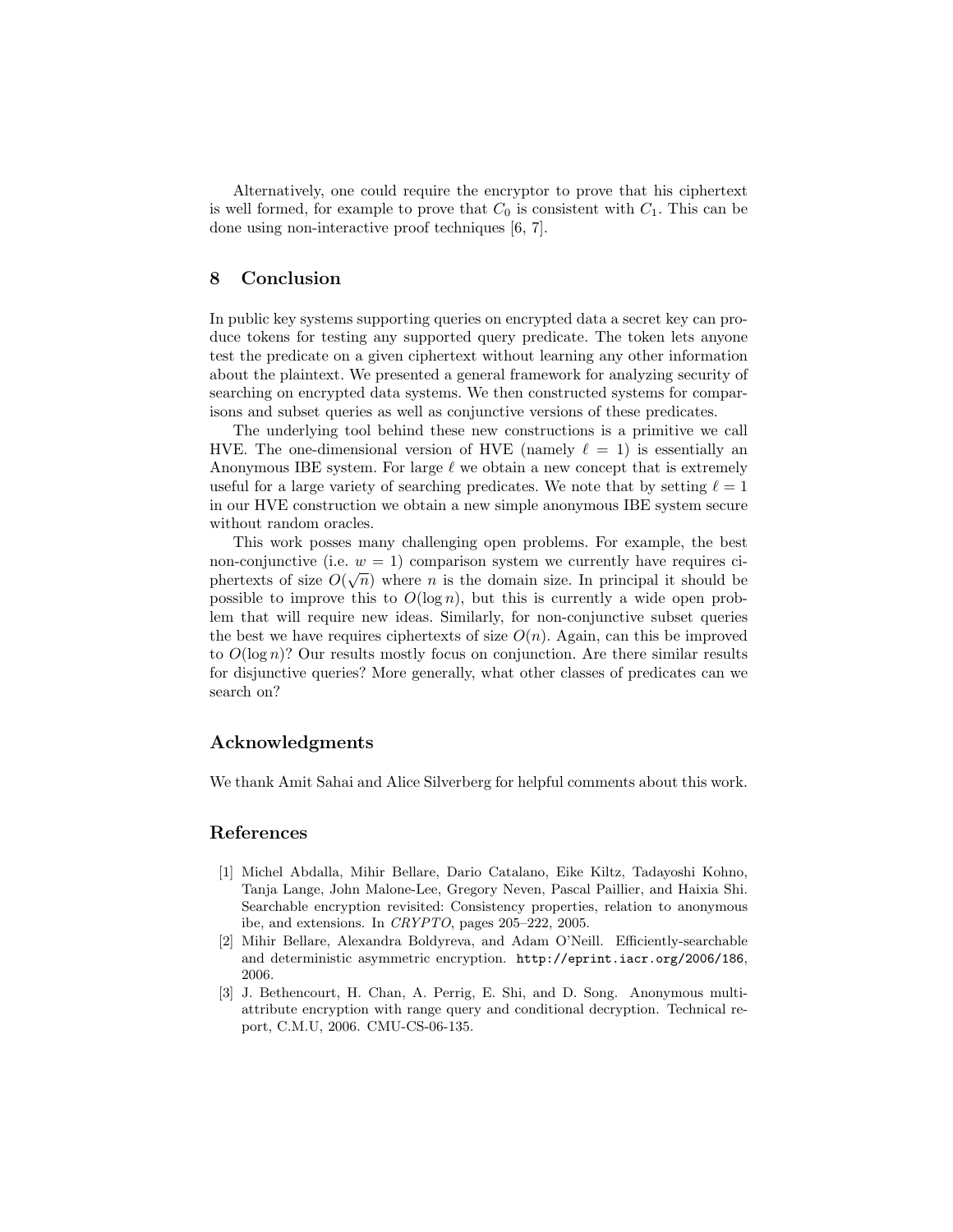- [4] John Bethencourt, Dawn Song, and Brent Waters. New constructions and practical applications for private stream searching. In *Proceeding of 2006 IEEE Sym*posium on Security and Privacy, 2006.
- [5] Burton H. Bloom. Space/time trade-offs in hash coding with allowable errors. Communications of the ACM, 13:422–426, 1970.
- [6] Manuel Blum, Paul Feldman, and Silvio Micali. Non-interactive zero-knowledge and its applications (extended abstract). In STOC, pages 103–112, 1988.
- [7] Manuel Blum, Alfredo De Santis, Silvio Micali, and Giuseppe Persiano. Noninteractive zero-knowledge.  $SIAM$  J. Comput.,  $20(6):1084-1118$ , 1991.
- [8] Dan Boneh, Giovanni Di Crescenzo, Rafial Ostrovsky, and Giuseppe Persiano. Public key encryption with keyword search. In Proceedings of Eurocrypt '04, 2004.
- [9] Dan Boneh, Eu-Jin Goh, and Kobbi Nissim. Evaluating 2-dnf formulas on ciphertexts. In Joe Kilian, editor, Proceedings of Theory of Cryptography Conference 2005, volume 3378 of LNCS, pages 325–342. Springer, 2005.
- [10] Dan Boneh, Amit Sahai, and Brent Waters. Fully collusion resistant traitor tracing with short ciphertexts and private keys. In *Eurocrypt* '06, 2006.
- [11] Dan Boneh and Brent Waters. Conjunctive, subset, and range queries on encrypted data. Cryptology ePrint Archive, Report 2006/287, 2006. http: //eprint.iacr.org/.
- [12] Dan Boneh and Brent Waters. A fully collusion resistant broadcast trace and revoke system with public traceability. In ACM Conference on Computer and Communication Security (CCS), 2006.
- [13] Xavier Boyen and Brent Waters. Anonymous hierarchical identity-based encryption (without random oracles). In Crypto '06, 2006.
- [14] O. Goldreich and R. Ostrovsky. Software protection and simulation by oblivious rams. JACM, 1996.
- [15] Philippe Golle, Jessica Staddon, and Brent R. Waters. Secure conjunctive keyword search over encrypted data. In ACNS, pages 31–45, 2004.
- [16] Eyal Kushilevitz and Rafail Ostrovsky. Replication is not needed: Single database, computationally-private information retrieval. In FOCS, pages 364–373, 1997.
- [17] Rafail Ostrovsky. Software protection and simulation on oblivious RAMs. PhD thesis, M.I.T, 1992. Preliminary version in STOC 1990.
- [18] Rafail Ostrovsky and William Skeith. Private searching on streaming data. In Proceedings of Crypto 2005, LNCS. Springer, 2005.
- [19] Dawn Song, David Wagner, and Adrian Perrig. Practical techniques for searches on encrypted data. In Proceedings of the 2000 IEEE symposium on Security and Privacy (S&P 2000), 2000.
- [20] Brent Waters, Dirk Balfanz, Glenn Durfee, and Dianna Smetters. Building an encrypted and searchabe audit log. In Proceedings of NDSS '04, 2004.

# A Proof of Lemma 1

We prove that the trivial system presented in Section 3 is secure.

*Proof.* Showing that  $QU Adv_A$  is negligible is a straight forward hybrid argument. Let A be an adversary playing the query security game. For  $i = 1, \ldots, n + 1$  we define experiment number  $i$  as follows: